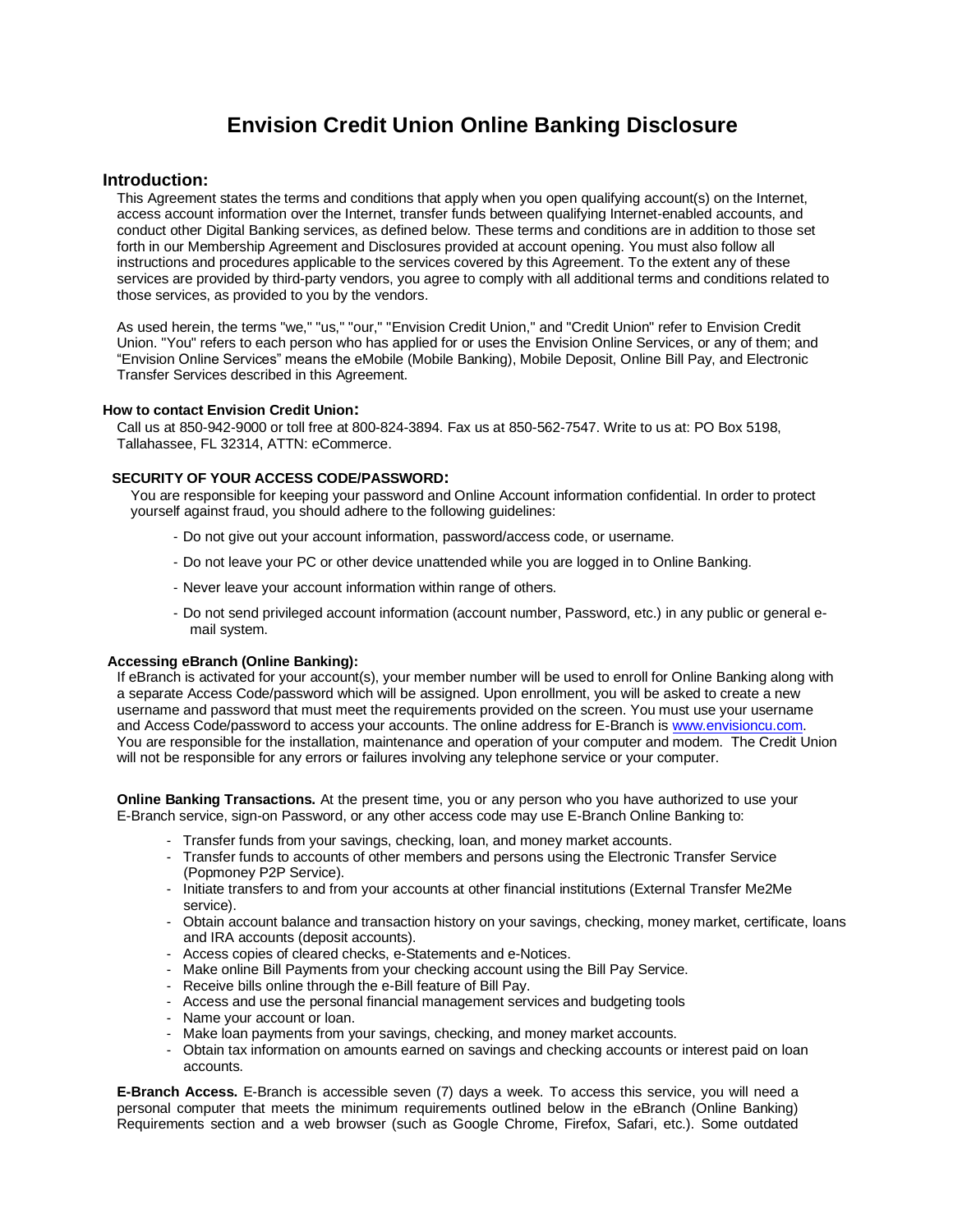versions of these browsers may not support all services and it is highly recommended to keep your browser up-to-date to increase security and prevent issues. E-Branch may be unavailable during brief maintenance periods. This service may be interrupted for a short time each day for data processing. We reserve the right to refuse any transaction which would draw upon insufficient actual or available funds, exceed a credit limit, lower an account below a required balance, or otherwise require us to increase our required reserve on the account. We may set other limits on the amount of any transaction, and you will be notified of those limits. We may refuse to honor any transaction for which you do not have enough actual or available verified funds. The service will discontinue if no transaction is entered after numerous unsuccessful attempts to enter a transaction and there may be limits on the duration of each access.

**Online Banking Service Limitations and Requirements.** The following limitations and requirements on Online Banking transactions may apply:

- Transaction Authorization. You authorize us to debit your account for any transactions processed through Online Banking or other Electronic Service, and for any fees incurred. You authorize us to initiate any reversing entry or reversing file, and to debit your accounts at the Credit Union or elsewhere, in order to correct any erroneous transaction. You agree to cooperate with any action to reverse a transaction that was made in error and to offset any benefit you receive against any loss we suffer.
- Transfers. You may make transfers between your accounts as often as you like. You may transfer up to the available balance in your account, or line of credit at the time of the transfer; except as limited under this agreement or the Membership Agreement and Disclosures. The Credit Union reserves the right to refuse any transaction that would draw upon insufficient or unavailable funds, lower an account below a required balance, or otherwise require us to increase our required reserve on the account. The Credit Union may set other limits on the amount of any transaction and you will be notified of those limits.
- Account Information. The account balance and transaction history may be limited to recent account information. Availability of funds for transfer or withdrawal may be limited due to the processing time required for ATM deposit transactions and our Funds Availability Policy.
- Secure Messaging. You may use the secure messaging function within Online Banking to send messages to us during business hours. However, the secure messaging function may not be used to initiate a transfer on your account. The Credit Union may not immediately receive messaging communications sent by you; therefore, the Credit Union will not act on transaction requests. Contact the Credit Union immediately regarding any unauthorized transaction or stop payment request; call the credit union at the telephone number set forth above.

### **eBranch (Online Banking) Requirements:**

**Minimum and Recommended Requirements.** The minimum and recommended hardware requirements to run eBranch are listed below.

| Components          | <b>Requirements</b>                                                       |
|---------------------|---------------------------------------------------------------------------|
| Computer/ processor | Minimum:1 GHz CPU Recommended:2 GHz CPU                                   |
| Memory (RAM)        | <b>Windows XP Versions</b>                                                |
|                     | Minimum: 512 MB Recommended: 1 G                                          |
|                     | <b>Windows Vista</b>                                                      |
|                     | Minimum: 1 G Recommended: 2 G                                             |
|                     | <b>Windows 7</b>                                                          |
|                     | Minimum: 3 G Recommended: 4 G<br><b>MAC</b>                               |
|                     | Minimum: 500 MB Recommended: 1 GHz processor or higher/1 G RAM or greater |
| <b>Hard Disk</b>    | Minimum 300 MB                                                            |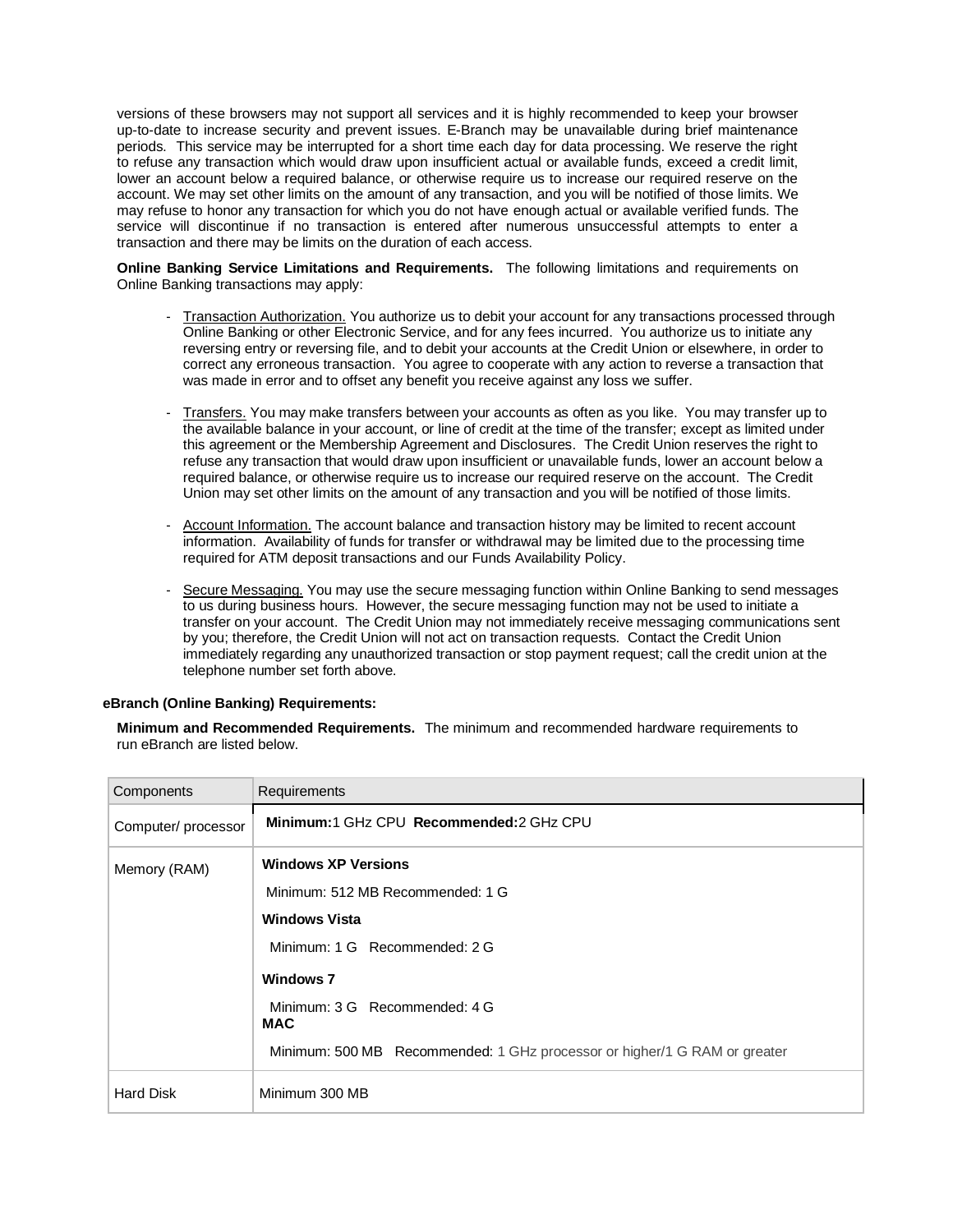| Display               | . Minimum: VGA Monitor resolution of 800X600, configured to display 256 colors.<br>· Recommended: Resolution of 1024X768 or higher (if available) to enhance the visual aspect of<br>Virtuoso Home Banking.                                   |
|-----------------------|-----------------------------------------------------------------------------------------------------------------------------------------------------------------------------------------------------------------------------------------------|
| Internet Connectivity | · Minimum (For Dial-up Customers ONLY): Modem/Speed: 28.8K bps (28.800 baud/second) or<br>higher; V.34 modem protocol is minimally required; V.90 modem protocol is recommended.<br>Recommended: High Speed Internet or Broadband Connection. |

### **eMobile (Mobile Banking):**

If eMobile is activated for your account(s), you or any person who you have authorized to use your Mobile Banking Service, sign-on Password, or any other access code or method, including biometrics such as Touch ID, may use Mobile Banking to:

- Obtain balance information for your savings, checking, loan, money market, and certificate accounts.
- Transfer funds to accounts of other members and persons using the Electronic Transfer service (Popmoney).
- Make loan payments from your savings, checking, and money market accounts.
- Transfer funds from your savings, checking, loan, and money market accounts.
- Determine if an item has cleared.
- Access copies of cleared checks
- Make online Bill Payments from your checking account using the Bill Pay service.
- Obtain tax information on amounts earned on savings and checking accounts or interest paid on loan accounts.
- Make bill payments to preauthorized creditors.
- Securely retrieve your account balances and recent transactions by sending a text message from your mobile phone.

Your accounts can be accessed under eMobile via mobile device or other approved access device(s). eMobile will be available for your convenience 24 hours per day. This service may be interrupted for a short time each day for data processing. We reserve the right to refuse any transaction which would draw upon insufficient funds, exceed a credit limit, lower an account below a required balance, or otherwise require us to increase our required reserve on the account. We may set other limits on the amount of any transaction, and you will be notified of those limits. We may refuse to honor any transaction for which you do not have enough actual or available verified funds. The service will discontinue if no transaction is entered after numerous unsuccessful attempts to enter a transaction and there may be limits on the duration of each access.

The following limitations on eMobile transactions may apply:

- There is no limit to the number of inquiries, transfers, or withdrawals that you may make in any one (1) day.
- See Section 2 for transfer limitations that may apply to these transactions.

**Mobile Banking Services.** Mobile Banking is a personal financial information management service that allows you to access account information and conduct transactions using compatible and supported mobile phones and/or other compatible and supported wireless devices (including phones, "Wireless Devices"). We reserve the right to modify the scope of Mobile Banking services at any time. We reserve the right to refuse to make any transaction you request through Mobile Banking. You agree and understand that Mobile Banking may not be accessible or may have limited utility over some mobile telephone networks, such as while roaming.

**Use of Services.** Mobile Banking will not work unless you use it properly. You accept responsibility for making sure that you understand how to use Mobile Banking before you do so. You also accept responsibility for making sure that you know how to properly use your wireless device and the Mobile Banking software required to use the Service. The software is provided by a service provider not affiliated with the Credit Union and you are solely responsible for entering a license agreement to use the software. We will not be liable to you for any losses caused by failure to properly use the Mobile Banking service, the software or your wireless device. You may experience technical or other difficulties related to the Mobile Banking service that may result in loss of data, personalization settings or other Mobile Banking service interruptions. We assume no responsibility for the timeliness, deletion, mis-delivery or failure to store any user data, communications or personalization settings in connection with your use of the Mobile Banking Service.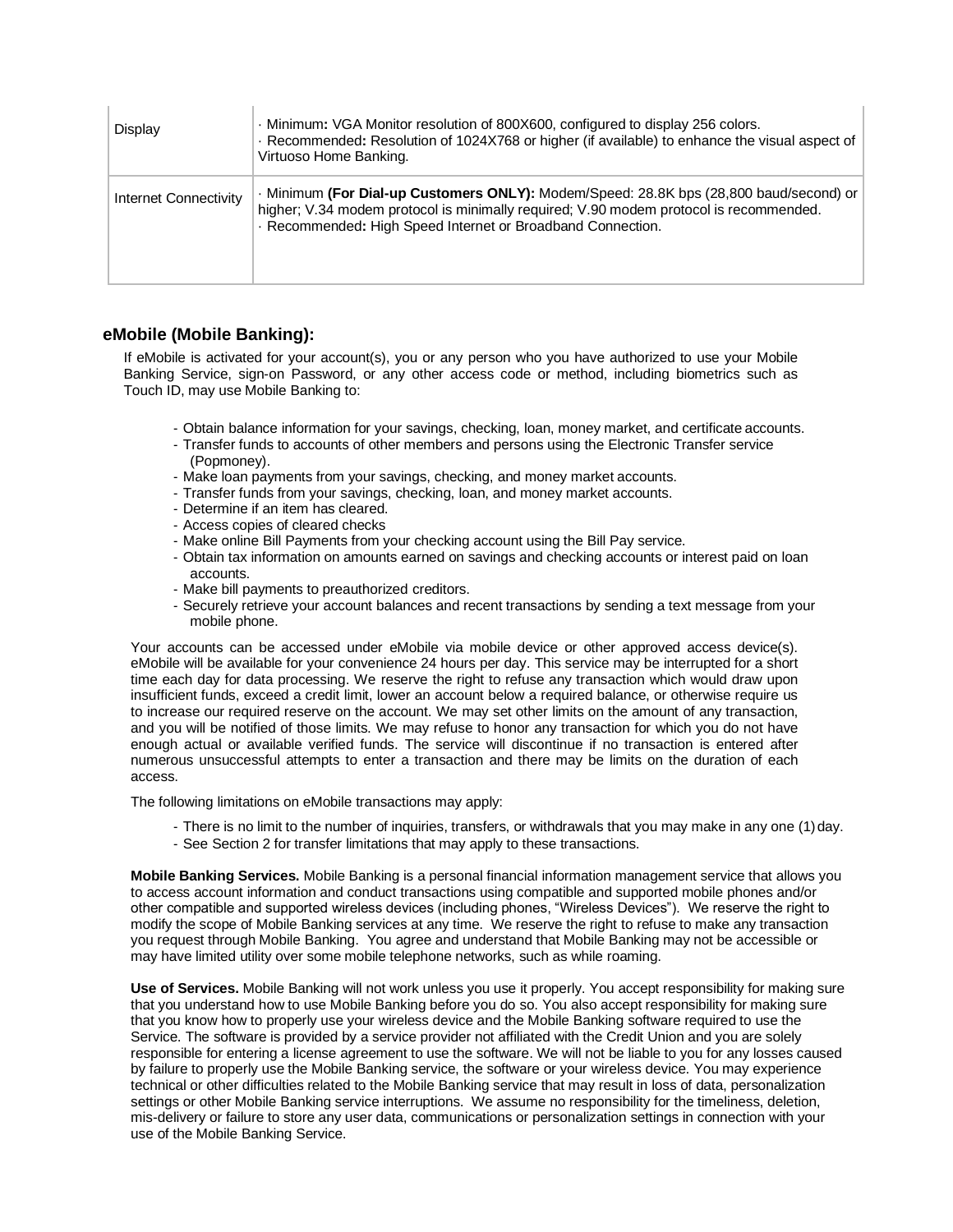**Access to Accounts.** By enrolling in the Mobile Banking service, you certify you are an owner, joint owner or custodian on the accounts represented in your enrollment. You understand that all owners of your accounts will be an Authorized User, and that authority will be considered unlimited in amount and manner with full authority to perform all transactions relating to the stated accounts, until you notify the Credit Union, in writing of the revocation of such authority. You agree that you are and will remain fully responsible for any transactions made by such persons on your accounts except transactions that occur after the Credit Union has been notified of any revocation of authority and has had a reasonable opportunity to act upon such notice.

**Relationship to Other Agreements.** You agree that when you use Mobile Banking, you will remain subject to the terms and conditions of all of your existing agreements with us or any service providers of yours; including service carrier or providers and that this Agreement does not amend or supersede any of those agreements. You understand that those agreements may provide fees, limitations and restrictions which might impact your use of Mobile Banking (for example, your mobile service carrier or provider may impose data usage or text message charges for your use of or interaction with Mobile Banking, including downloading the Software, receiving or sending Mobile Banking text messages, or other use of your wireless device when using the software or other products and services provided by Mobile Banking), and you agree to be solely responsible for all such fees, limitations and restrictions. You agree that only your mobile service carrier or provider is responsible for its products and services. Accordingly, you agree to resolve any problems with your carrier or provider directly with your carrier or provider without involving us. You also agree that if you have any problems with Mobile Banking, you will contact us directly.

**Account Ownership/Accurate Information.** You represent that you are the legal owner of the accounts and other financial information which may be accessed via Mobile Banking. You represent and agree that all information you provide to us in connection with Mobile Banking is accurate, current and complete, and that you have the right to provide such information to us for the purpose of operating the Mobile Banking service. You agree to not misrepresent your identity or account information. You agree to keep your account information up to date and accurate.

**Proprietary Rights**. You may not copy, reproduce, distribute, or create derivative works from this consent. Further, you agree not to reverse engineer or reverse compile any Mobile Banking technology, including, but not limited to, any software or other mobile phone applications associated with the Mobile Banking service.

**User conduct.** You agree not to use Mobile Banking, or the content or information delivered through Mobile Banking in any way that would: (a) infringe any third-party copyright, patent, trademark, trade secret, or other proprietary rights or rights of publicity or privacy, including any rights in the software; (b) be fraudulent or involve the sale of counterfeit or stolen items, including, but not limited to, use of Mobile Banking to impersonate another person or entity; (c) violate any law, statute, ordinance or regulation (including, but not limited to, those governing export control, consumer protection, unfair competition, anti-discrimination or false advertising); (d) be false, misleading or inaccurate; (e) create liability for us or our affiliates or service providers, or cause us to lose (in whole or in part) the services of any of our service providers; (f) be defamatory, trade libelous, unlawfully threatening or unlawfully harassing; (g) potentially be perceived as illegal, offensive or objectionable; (h) interfere with or disrupt computer networks connected to Mobile Banking; (i) interfere with or disrupt the use of Mobile Banking by any other use; or (j) use Mobile Banking in such a manner as to gain unauthorized entry or access to the computer systems of others.

**No Commercial Use or Resale.** You agree that the Mobile Banking services are for personal use only. You agree not to resell or make commercial use of Mobile Banking.

**Indemnification.** Unless caused by our intentional misconduct or gross negligence, you agree to protect and fully compensate us and service providers from any and all third party claims, liability, damages, expenses and costs (including, but not limited to, reasonable attorney's fees) caused by or arising from your improper use of the Mobile Banking software or your infringement, or infringement by any other user of your account, of any intellectual property or other right of anyone.

**Additional Service Limitations.** Neither we nor our service providers can always foresee or anticipate technical or other difficulties related to Mobile Banking. These difficulties may result in loss of data, personalization settings or other Mobile Banking interruptions. Neither we nor any of our service providers assume responsibility for the timeliness, deletion, mis-delivery or failure to store any user data, communications or personalization settings in connection with your use of Mobile Banking. Neither we nor any of our service providers assume responsibility for the operation, security, functionality, or availability of any wireless device or mobile network which you utilize to access the Mobile Banking service. You agree to exercise caution when utilizing the Mobile Banking application on your wireless device and to use good judgment and discretion when obtaining or transmitting information. Financial information shown on the Mobile Banking service reflects the most recent account information available through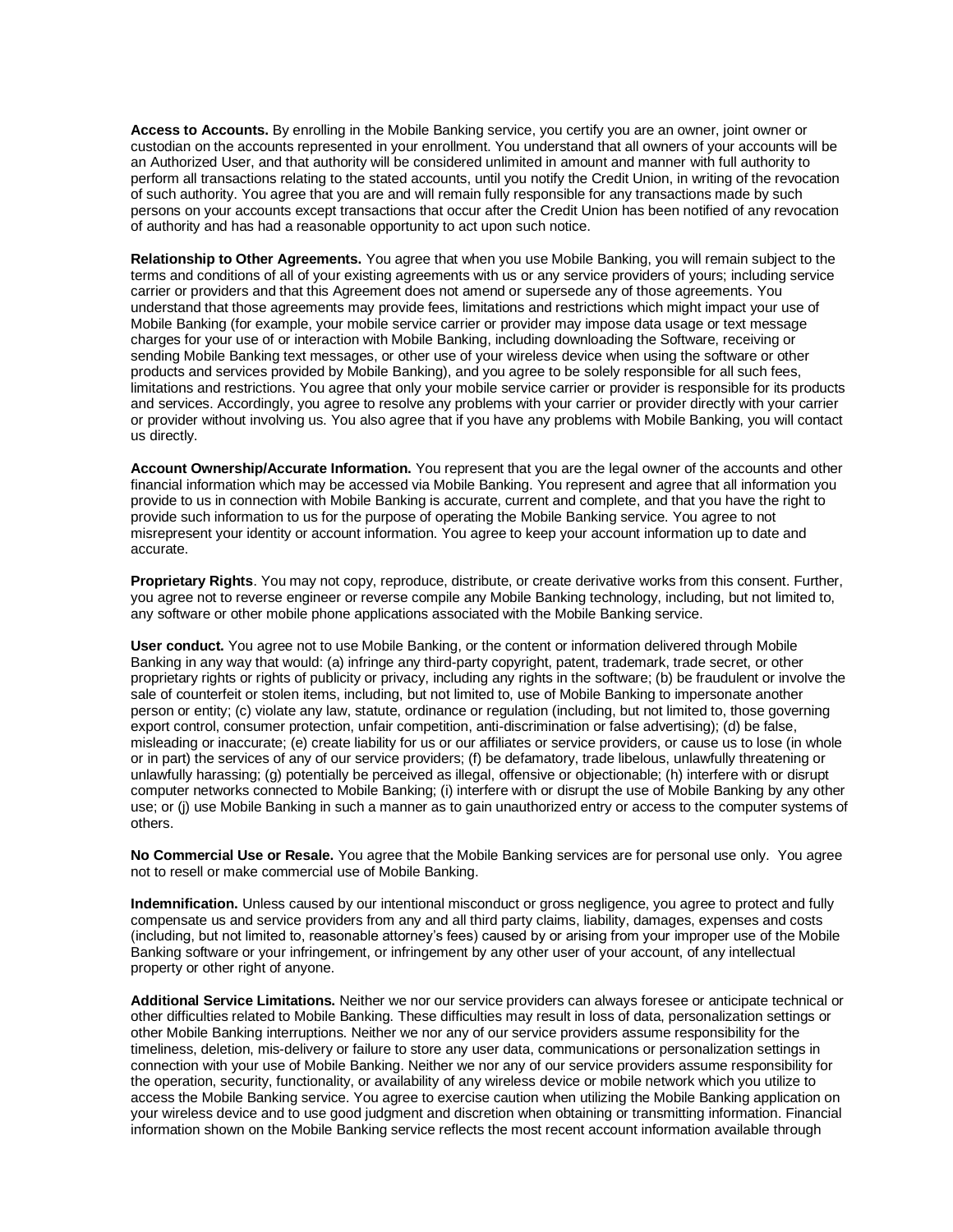Mobile Banking and may not be current. You agree that neither we nor our service providers will be liable for any delays in the content, or for any actions you take in reliance thereon. If you need current account information you agree to contact us directly.

### **eMobile (Mobile Banking) Requirements:**

To utilize the eMobile app, you are required to have an Android or Apple mobile phone, or tablet device updated to the current operating system settings. The mobile app requires a firm and steady connection and may not function properly with low or inconsistent internet speed. The eMobile app can be downloaded by visiting the Google Play Store or Apple iTunes store and searching 'Envision Credit Union'. Please note that if the app does not appear on your Google or Apple store, then your phone is not compatible.

#### **Alerts:**

With eBranch Alerts, you can ask us to send you automated messages about your account to either your email address or to your mobile device. Each alert becomes effective after you setup and activate it in the Alerts menu. You can manage the types of alerts you receive, and you can suspend or stop any alert at any time. We reserve the right to change the types of alerts available or terminate alert service at any time without notice to you. Please be aware that alerts are not encrypted, so anyone with access to your e-mail or mobile device will be able to view your alerts and their contents. Depending upon which alerts you select, they may include information such as your account balance, payment due date, or other account-related information.

Alerts are normally processed daily at the end of each business day and are not real-time. Alert information may also be subject to other time lags and/or delays. We do not guarantee the delivery, timeliness nor accuracy of any alert, whether within or outside our control. In requesting alerts, you agree that the alert service is a courtesy to you, and as such the Credit Union will not be liable for any delays, failure to deliver, or misdirected delivery of any alert; any errors in alert contents; or any actions you or anyone else may take or not take in reliance on an alert. Alerts are sent to the email address and/or mobile device number you specify. If you change your email address or mobile device number, you are responsible for informing us of the change.

#### **Mobile Deposit Service:**

The Service enables you to use an ENVISION CREDIT UNION Mobile Deposit Banking application and certain hardware (such as a smartphone or other mobile device) approved by us to (i) create electronic images of the front and back of Paper Items, as defined herein. and (ii) transmit those images and other information. You are responsible for the image quality of any Electronic Image (defined below) that you transmit. If an Electronic Image that we receive from you or for deposit to your Account is not of sufficient quality to satisfy our image quality standards as we may establish them from time to time, we may reject the Electronic Image without prior notice to you. Each Electronic Image must include the front and back of the Item and the following information must be clearly readable: amount, payee name, drawer signature, date, check number, account number, routing and transit number, MICR (Magnetic Ink Character Recognition) line, and any endorsement or other information written on the check. As used herein, "Electronic Image" means the electronic image of each Paper Item and other information captured from the Paper Item. After we receive your transmission, we will review each Electronic Image. For each Electronic Image that we determine is eligible for processing, we will:

- 1. create a substitute check (as defined in the Check Clearing for the 21st Century Act) that we will present directly or indirectly to the bank (a) on which the original Paper Item to which the Electronic Image relates is drawn, or (b) at or through which the Paper Item is payable (each, the "Paying Bank");
- 2. include the Electronic Image in an electronic file for presentment directly or indirectly to the Paying Bank; or
- 3. present or post any Electronic Image for which we are the Paying Bank.

As used herein, Paper Item means an original: check, cashier's check, official check, U.S. Treasury check, or any other payment instrument drawn on a financial institution within the United States and payable in U.S. currency that is payable to you. Paper Items are deemed to be "items" under the Uniform Commercial Code and "checks" under The Expedited Funds Availability Act and Regulation CC.

**Qualification.** In order to enroll in the Service, you must be designated as an authorized signer or owner of an Envision Credit Union Account (the "Account") that is eligible for this Service, be approved by Envision Credit Union, and must accept this Agreement.

**Conditions to Provision of the Service.** As conditions to Envision Credit Union's provision of the Service, you shall (a) maintain the Account in good standing and comply with such restrictions on the Service as we may communicate to you from time to time.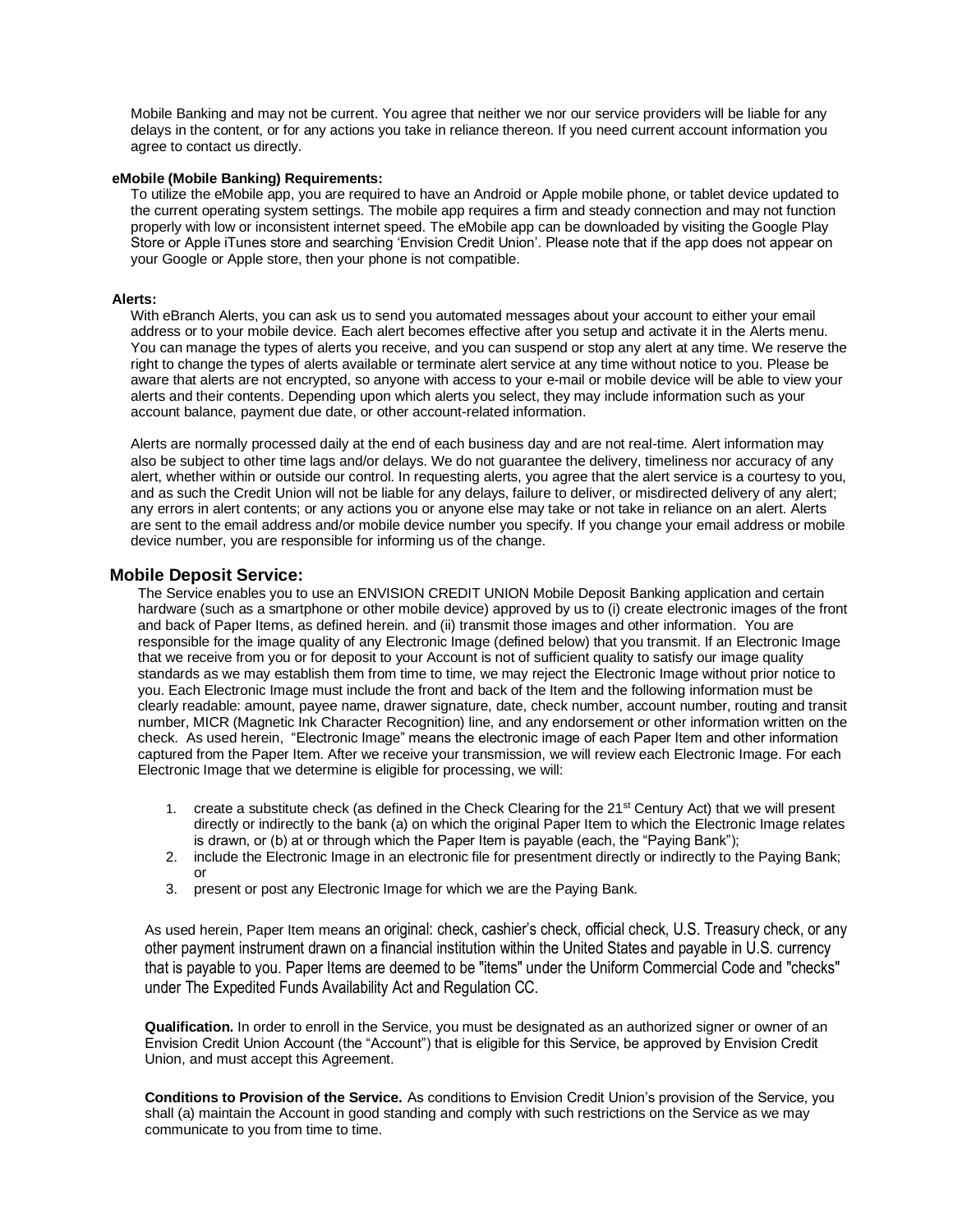**Fees.** The Service is provided at no charge to you. We may, upon at least 30 days prior notice to you to the extent required by applicable law, charge a fee for use of the Service. If you continue to use the Service after the fee becomes effective, you agree to pay the service fee that has been disclosed to you, as may be amended from time to time. Further, you will be required to designate an account at Envision Credit Union from which fees for the Service will be debited (your "Billing Account").

Any applicable fees for the Service may be changed by us at our discretion at any time upon at least 30 days prior notice to you to the extent required by applicable law. If the Billing Account is closed, or if the Billing Account does not have sufficient available funds to cover the fees, you authorize us to charge any such fees to any other deposit account you maintain with us.

**Hardware.** In order to use the Service, you must use the type of hardware that we designate throughout this disclosure.

**Creating and Transmitting Electronic Images to ENVISION CREDIT UNION.** You shall use hardware approved (Android & iPhone) by ENVISION CREDIT UNION to create electronic images of checks that you wish to deposit to your Account by means of the Service, and to transmit your Electronic Images to us.

**Processing Your Electronic Images.** If you transmit your Electronic Image(s) to Envision Credit Union before the cut-off time we separately disclose to you (the "Cut-Off Time") on Monday – Friday, we shall review and process your Electronic Image(s) on that Business Day. If you transmit your Electronic Image(s) to us after the Cut-Off Time on Monday – Friday, we shall review and process your Electronic Image(s) on the next \*Business Day (Monday – Friday). Your Electronic Image(s) is deemed to have been received by the Bank when the Service generates a confirmation message. Please see Funds Availability Policy in the Membership and Account Agreement and Disclosures provided at account opening for more information on deposit availability.

**Exception Items.** Each Business day on which we review and process your Electronic Image(s), we will use commercially reasonable efforts to review each Electronic Image and to reject any Electronic Image that we in our sole discretion determine to be ineligible for the Service (each, an "Exception Item"). "Exception Item" includes, without limitation, an Electronic Image that (a) is illegible or contains MICR data that is not machinereadable, (b) was previously processed as an Electronic Image, or (c) is drawn on banks located outside the United States and is not payable at or through a bank located within the United States. We will notify you of each Exception Item via text message, email, or phone call at our discretion. If you wish to attempt to deposit any Exception Item to your Account, you shall do so only by depositing the original Paper Item on which the Exception Item is based or as otherwise agreed between us. Even if we do not initially identify an Electronic Image as an Exception Item when we review and process the Electronic Image to which the Exception Item relates, the Electronic Image, substitute check, or the purported substitute check create by us from it may nevertheless be returned to us because, among other reasons, the Paying Bank determines that such item or check is illegible or missing an image. Our failure to identify an Exception Item shall not preclude or limit the obligation of you to Envision Credit Union as referenced under the Your Warranties to Envision Credit Union section presented below in this disclosure.

**Security Procedures.** Any individual authorized by you to access the Service (a "User") shall do so by entering a username and a password, or other unique identifier that may be required (collectively referred to herein as "Security Credentials"). From time to time, we may require you to use additional security and authentication procedures, as specified in the TERMS AND CONDITIONS OF SERVICE in the Membership and Account Agreement and Disclosures provided at account opening.

FAILURE TO PROTECT YOUR HARDWARE AND SECURITY CREDENTIALS MAY ALLOW AN UNAUTHORIZED PARTY TO ACCESS THE SERVICE AND TRANSMIT AN ELECTRONIC IMAGE FOR DEPOSIT. ALL USES OF THE SERVICE THROUGH YOUR SECURITY CREDENTIALS WILL BE DEEMED TO BE USES AUTHORIZED BY YOU AND BE BINDING UPON YOU. YOU ASSUME THE ENTIRE RISK FOR THE FRAUDULENT OR UNAUTHORIZED USE OF YOUR SECURITY CREDENTIALS. YOU AGREE TO (i) EXERCISE RESPONSIBLE BEHAVIOR WHEN USING THE SERVICE, (ii) FOLLOW THE INSTRUCTIONS AND RECOMMENDATIONS THAT ENVISION CREDIT UNION PROVIDES YOU WITH RESPECT TO THE SERVICE AND (iii) USE MAXIMUM CAUTION IN PROTECTING YOUR HARDWARE AND SECURITY CREDENTIALS FROM UNAUTHORIZED ACCESS. YOU AGREE TO NOTIFY ENVISION CREDIT UNION IMMEDIATELY IF YOU BECOME AWARE OF ANY LOSS OR THEFT OF, OR ANY UNAUTHORIZED USE OF THE SERVICE OR YOUR SECURITY CREDENTIALS.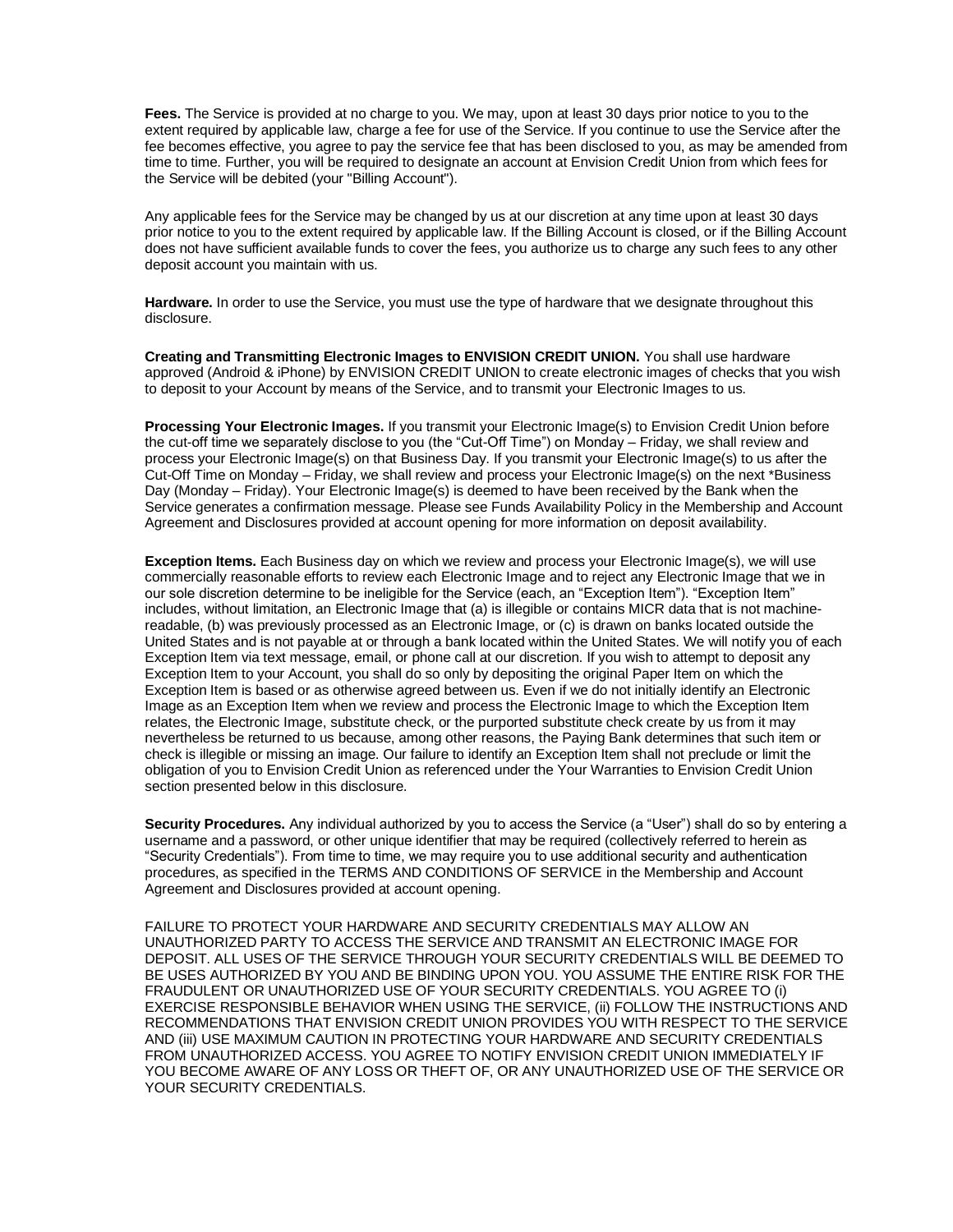**Deposits to the Account.** Subject to our right to identify and reject Exception Items, we shall be deemed to have accepted each Electronic Image that is not an Exception Item for deposit to the Account on the Business Day that we process the Electronic Image, provided its transmission to us is prior to the Cut-Off Time and is within the default daily deposit limit given to individuals and businesses. In addition, an Electronic Image will be deemed to have been deposited at the office where the Account is maintained.

**Deposit of other items; deposits when Service not available**. You agree that you will not use the Service to deposit anything not meeting the definition of an Item. If you use the Service to transmit an image of anything that is not an Paper Item, or if for any reason we are not able to recognize something transmitted as an image of a Paper Item, we may reject it without prior notice to you. You agree to make those deposits through other channels that we offer, such as at a Credit Union branch, ATM, or mail. You further agree to use such other channels when the Service may not be available.

**Returned Items.** You are solely responsible for any Electronic Image for which you have been given provisional credit, and any such Electronic Image that is returned or rejected may be charged to your Account or any other account in your name. You acknowledge that all credits received for deposits made through the Service are provisional, subject to verification and final settlement. Any Item that we return to you will be returned in the form of an Image or substitute check. You will be subject to fees as outlined in our Fee Schedule.

**Handling of Transmitted Items.** You agree not to allow a Paper Item to be deposited or presented for payment more than once to the extent that it could result in the payment of the Paper Item more than once. You will not allow the transmission of an Electronic Image of a Paper Item that has already been presented to us or to any bank by any means. You will not allow transmission of an Electronic Image of a Paper Item that has already been transmitted through the Service. If an Electronic Image of a Paper Item has been transmitted to us or to any other bank, you will not allow the Paper Item to be subsequently presented by any other means. If any Paper Item is presented or deposited more than once, whether by Electronic Image or by any other means, we may, at our discretion, reject it or return it and charge it against your Account without prior notice to you.

You agree to restrictively endorse any item transmitted through the Service as "For mobile deposit only, Envision Credit Union account #\_\_\_\_\_\_" or as otherwise instructed by us. You agree to follow any and all other procedures and instructions for use of the Service as we may establish from time to time.

For any Electronic Image which you have transmitted, you shall be responsible for preventing the transmission of another Electronic Image of the Paper Item or presentment of the Paper Item by any other means. You agree to retain the Paper Item for at least 14 calendar days from the date of the Electronic Image transmission, and thereafter to either destroy any Paper Item of which you have transmitted an Electronic Image, or to otherwise render it incapable of transmission or presentment.

**Cooperation with Investigations**. You agree to cooperate with us in the review or investigation of any transactions, poor quality transmissions or claims, including, without limitation, by providing, upon request and without further cost, any originals or copies of Paper Items in your possession and your records relating to Paper Items and transmissions

**Representations and Warranties.** You make the following representations and warranties to us:

- a. You and any user you authorize will use the Service only for lawful purposes and in compliance with all applicable rules and regulations and with our reasonable instructions, rules, policies, specifications, and operating procedures and will not violate any law of any country or the intellectual property rights of any third party.
- b. You will use the Service to transmit and deposit Electronic Images of Paper Items only.
- c. You will transmit only Electronic Images of Paper Items acceptable for deposit through the Service and will handle Items as agreed herein.
- d. You are a person authorized to enforce each Paper Item or are authorized to obtain payment of each Paper Item on behalf of a person entitled to enforce a Paper Item.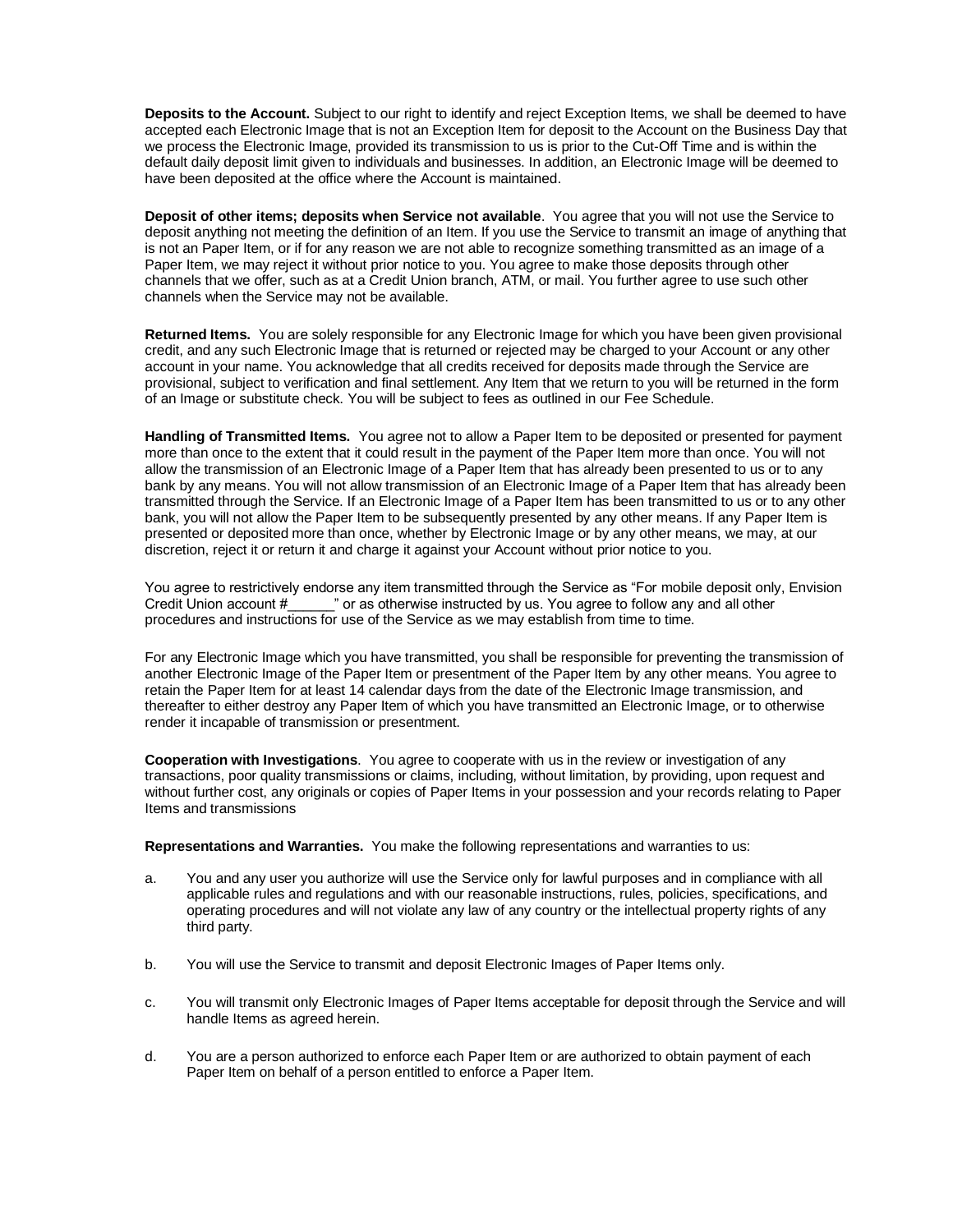- e. Paper Items submitted for deposit through use of the Service are valid Paper Items and you will reimburse and indemnify Envision Credit Union for all loss, damage, and expenses, including reasonable attorney's fees, incurred in defending any allegation that such Paper Items are invalid or fraudulent.
- f. Paper Items have not been altered.
- g. Each Paper Item bears all required and authorized endorsements.
- h. Each Paper Item has been endorsed as "For mobile deposit only, Envision Credit Union account #\_\_\_\_\_\_".
- i. All of the warranties set forth in Section 4-207 of the Uniform Commercial Code.
- j. All Electronic Images accurately and legibly represent all of the information on the front and back of the Paper Item.
- k. You will not use the Service to transmit or deposit any Paper Item, (i) payable to any person or entity other than you, (ii) drawn or otherwise issued by you or any other person on any of your accounts or any account on which you are an authorized signer or joint account holder, (iii) which you know or should know to be fraudulent, altered, unauthorized, or missing a necessary endorsement, (iv) that is a substitute check or image replacement document, (v) that is drawn on an institution located outside of the United States, (vi) that is not payable in United States currency, (viii) that is dated more than 6 months prior to the date of deposit, or (ix) that is created by you purportedly on behalf of the maker, such as a remotely created check.
- l. No depositary bank, drawee, drawer, or endorser will receive presentment or return of, or otherwise be charged for, a substitute check, the original check, or a paper or electronic representation of a substitute check or the original check such that that person will be asked to make a payment based on a check that it already has paid.
- m. You will use the Service in the manner required by this Agreement
- n. Your understanding that acceptance of the vendor's End User License Agreement is required for use of the Service.
- o. You, if acting on behalf of a small business entity, are fully authorized to execute this Agreement.
- p. All information you provide to us is accurate and true.

You shall be deemed to have repeated each of the foregoing representations and warranties each time you transmit an Image through use of the Service.

**Errors.** You agree to notify ENVISION CREDIT UNION of any suspected errors regarding items deposited through the Services right away, and in no event later than 30 days after the applicable ENVISION CREDIT UNION account statement is sent. Unless you notify ENVISION CREDIT UNION within 30 days, such statement regarding all deposits made through the Services shall be deemed correct, and you are prohibited from bringing a claim against ENVISION CREDIT UNION for such alleged error.

**Termination.** We may terminate or suspend the Service, or your use of the Service, immediately and at any time with or without notice to you. You may terminate your use of the Service at any time by giving notice to us. Your notice will not be effective until we receive your notice of termination and we have had a reasonable time within which to act upon it. Notwithstanding termination, any Electronic Image transmitted through the Service shall be subject to this Agreement. You agree that, in addition to any other rights we may have with respect to your Accounts, we may hold and use funds in any Account following termination of the Service for such time as we reasonably determine that any Electronic Image or Paper Item processed by us prior to termination may be returned, charged back or otherwise a cause for any loss, liability, cost, exposure or other action for which we may be responsible.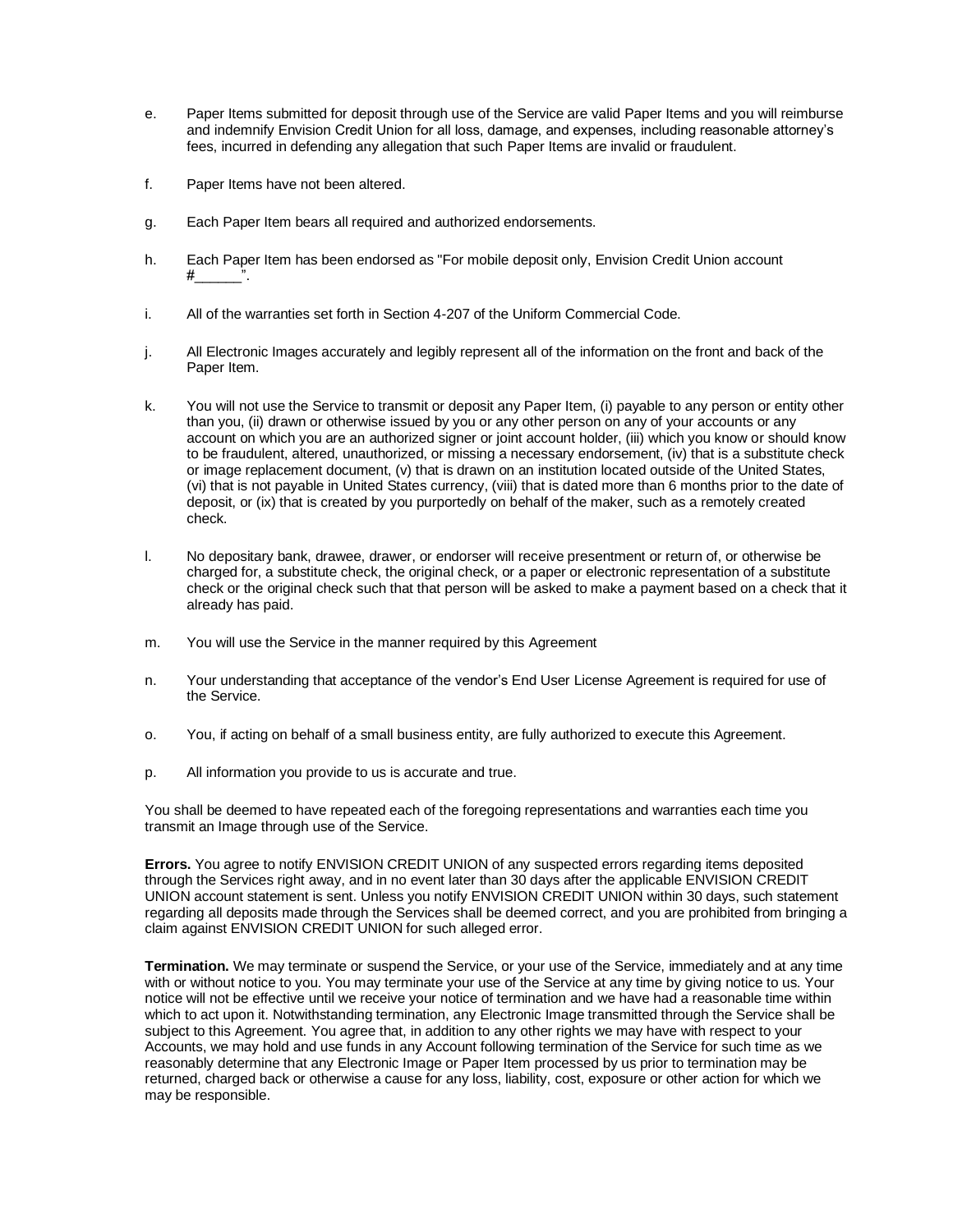**Right to Audit.** We may periodically audit and verify your compliance with this Agreement. You agree to cooperate and provide information or documents, at your expense, as may be reasonably requested by Envision Credit Union in the course of such audit.

**Intellectual Property.** This Agreement does not transfer to you any ownership or proprietary rights in the Service, the Mobile Device or any associated software or any part thereof. We or our agents retain all intellectual property rights, title and interest in and to the Service, Mobile Device and any associated software.

Neither you nor any user you authorize will (a) sell, lease, distribute, license or sublicense the Service; (b) modify, change, alter, translate, create derivative works from, reverse engineer, disassemble or decompile the Service or any part of it in any way for any reason; (c) provide, disclose, divulge or make available to or permit use of the Service by any third party; (d) copy or reproduce all or any part of the Service; or (e) interfere, or attempt to interfere, with the Service in any way

# **Online Bill Pay Services:**

When you apply for online bill pay service ("Online Bill Pay") you designate your checking account as the account from which payments that you authorize will be deducted. Each separate payee may be set up to deduct a payment from any checking account on which you are an owner. You will be given the ability to set up merchants, institutions, or individuals that you would like to pay. You are not permitted to designate governmental agencies or courts. All payees must be in the United States. We reserve the right to not allow the designation of a merchant or institution.

**Online Bill Pay Transactions.** You or any person whom you have authorized to use your Online Bill Pay Service, Online Banking Service, sign-on password, or any other access code can perform the following transactions:

- Set up and pay any designated merchant, institution or individual in accordance with this agreement a fixed recurring amount or a variable amount "on demand", from your designated checking account.
- Obtain information (payee information, payment status information, etc.) about your Online Bill Pay account status.
- There is no limit to the number of Bill Pay payments per day
- The maximum amount of Bill Pay payments each day is \$9,999.99, if there are enough funds in your account.

**Processing Bill Pay Transactions.** You authorize us to process bill payments from your designated account(s). You may use the Online Bill Pay service to initiate the following payment transactions:

- "Future" payments are payments that you initiate in advance by setting the payment amount and due date. The payment can be canceled or changed through Online Bill Pay up until 10:00 p.m. (Eastern Time) the night before the Scheduled Debit Date.
- "Recurring" payments are payments that are recurring on a fixed due date and fixed amount. You have an option in the Online Bill Pay system to set automatic payments to continue indefinitely or set a maturity date. The payment can be canceled or changed through Online Bill Pay up until 10:00 p.m. (Eastern Time) the night before the scheduled debit date.

**Authorized Payments.** When you transmit a bill payment instruction to us, you authorize us to transfer funds to make the bill payment transaction from your designated checking account. The Credit Union will not process any bill payment transfer if we know the required transaction information is incomplete. In any event, the Credit Union will not be liable for any transaction that contains incorrect information that the Credit Union was not responsible for entering or knowing. If there are insufficient funds in your account to make the bill payment, we may either refuse to make the payment or make the payment and transfer funds from any overdraft protection account (including courtesy pay, as applicable) you have established. The Credit Union reserves the right to refuse to process payment instructions that reasonably appear to the Credit Union to be fraudulent or erroneous.

**Processing Payments.** The Credit Union will initiate your bill payment transfer within one (1) business day of the date you schedule for payment. You will receive a confirmation number at the time of each transaction. You must have enough funds available to cover your payment on the scheduled payment date. If your payment is sent electronically, your account is debited on the scheduled payment date. If the payee does not accept electronic payments, we will issue a check several days prior to the payment date to ensure delivery via mail. For bills paid by check, funds must be available at the time check is presented for payment. Please be aware, the payee may negotiate the check prior to your selected payment date if the payee receives the check early. The dollar limit on any payment is your available balance up to \$9,999.99. Bill payments are delivered to the payee either electronically, which may take up to five business days from the scheduled payment date, or by check to those payees not set up to accept electronic payments, which may take up to ten business days from the scheduled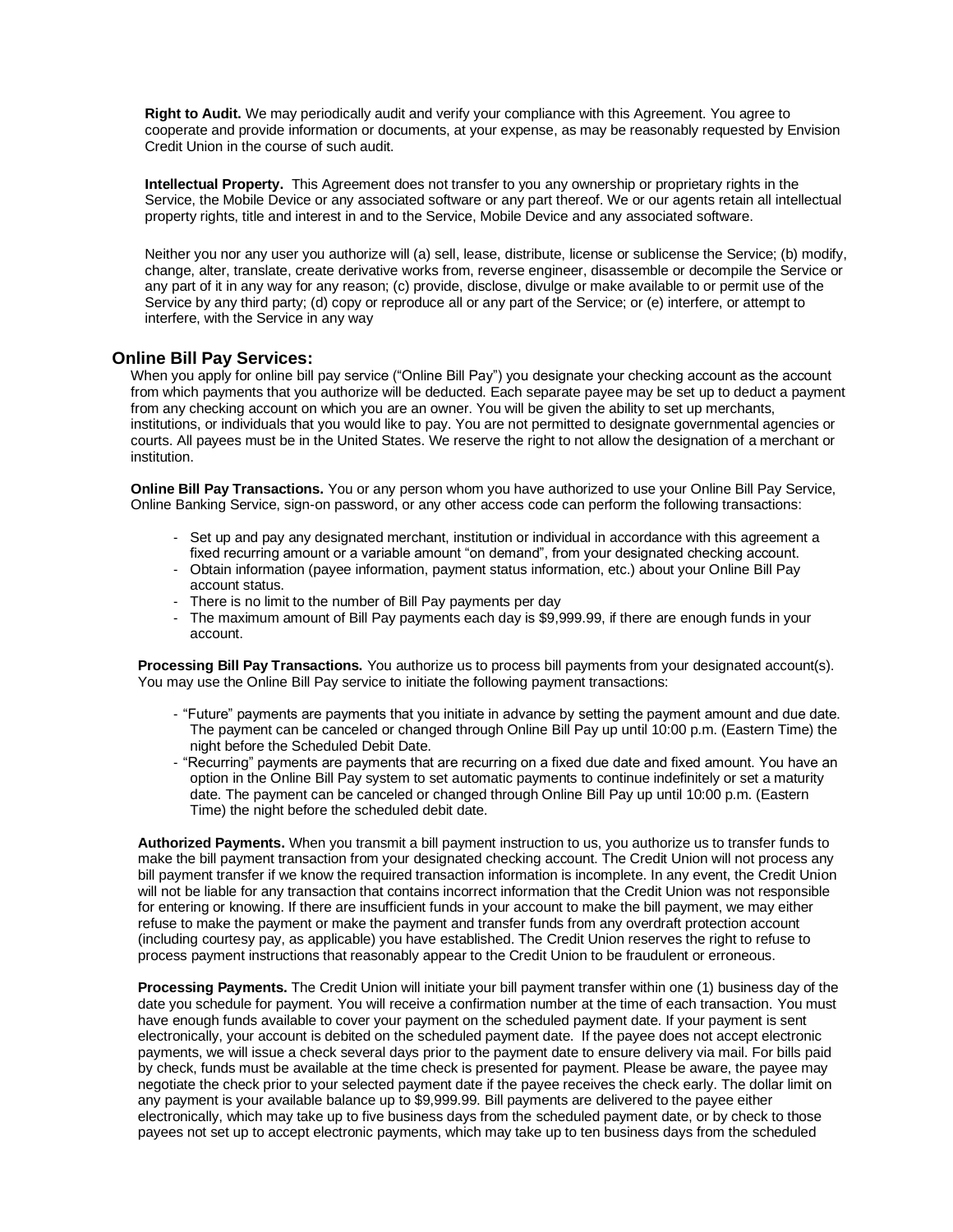payment date. It is your responsibility to schedule your bill payments in such a manner that your obligations will be paid on time. You should enter and transmit your bill payment instructions at least ten (10) business days before a bill is due. If you do not allow enough time, you assume full responsibility for any late payments, fees, or finance charges that may be imposed as a result of your failure to transmit a timely bill payment authorization.

**Canceling or Changing Bill Payments.** You may cancel or stop payment on future and recurring bill payments under certain circumstances by following the instructions provided. If you discover an error in or want to change a payment instruction (i.e. payment date or payment amount). For a bill payment that you have already scheduled for transmission through the Online Bill Pay service, you may electronically edit or cancel your payment request through the Bill Pay service. Your cancellation request must be entered and transmitted through the Bill Pay service before the 10:00 p.m. (Eastern Time) deadline the night before the date you have scheduled for a payment. If your request is not timely entered, you will be responsible for the payment. If you wish to place an oral stop payment on a recurring bill payment transaction, not using the Online Bill Pay service, the Credit Union must receive your oral stop payment request at least (3) business days before the Scheduled Payment Date. You may also use secure chat or email to request a stop payment or electronic return credit if applicable.

**Failed or Returned Transactions.** In using the Online Bill Pay Service, you are requesting the Online Bill Pay Service to make payments for you from your Bill Payment Account. You understand Billers and/or the United States Postal Service may return payments to us for various reasons such as, but not limited to, Biller's forwarding address expired; Biller account number is not valid; Biller is unable to locate account; or Biller account is paid in full. We will use reasonable efforts to research and correct the returned payment and return it to your Biller or void the payment and credit your Payment Account. If we are unable to complete the transaction for any reason (including, without limitation, insufficient funds in your Bill Payment Account), the transaction will not be completed. In such case, you agree to reimburse us for any fees imposed by the payee or a financial institution as a result of the return. In some instances, you will receive a return notice from us.

### **Exclusions of Warranties**

THE ONLINE BILL PAY SERVICE AND RELATED DOCUMENTATION ARE PROVIDED "AS IS" WITHOUT WARRANTY OF ANY KIND, EITHER EXPRESSED OR IMPLIED, INCLUDING, BUT NOT LIMITED TO, THE IMPLIED WARRANTIES OF MERCHANTABILITY AND FITNESS FOR A PARTICULAR PURPOSE.

### **Electronic Transfer Services:**

Our Electronic Transfer Service consists of the Person-to-Person Payments Service (Popmoney) and the Institution-to-Institution Transfer Service (Online External Transfer Me-to-Me). By enrolling in the Electronic Transfer Service, you agree to the following service terms and conditions. By using compatible and supported devices, the service allows you to electronically transfer funds from your account with us to your account at another financial institution, or from your account with us to other individuals' accounts at the Credit Union or other financial institutions. The service is only available for accounts at U.S. financial institutions and funds are transferred in U.S. dollars. We reserve the right to modify the scope of electronic transfer services at any time. We reserve the right to refuse to make any transaction you request through the service. You agree and understand the service may not be accessible or may have limited utility over some mobile telephone networks, such as while roaming.

#### **Definitions.**

- "ACH Network" means the funds transfer system, governed by the NACHA Rules that provides funds transfer services to participating financial institutions.
- "Transaction Account" is a transaction account (checking, money market or other direct deposit account, credit card account, or debit card account, including any required routing information) from which your payments as a sender will be debited, any service fees will be automatically debited, or to which payments and credit you will be credited.
- "Transfer Instruction" is the information provided by the sender to the service for a transfer or payment to be made to a receiver (name, mobile telephone number, email address, and financial institution account and routing information, etc.).
- "Receiver" is a person or business entity that is sent a payment transaction through the service.
- "Sender" is a person or business entity that sends a payment transaction through the service.

**Person-to-Person Payments Service (Popmoney).** The person-to-person service enables you to use the Credit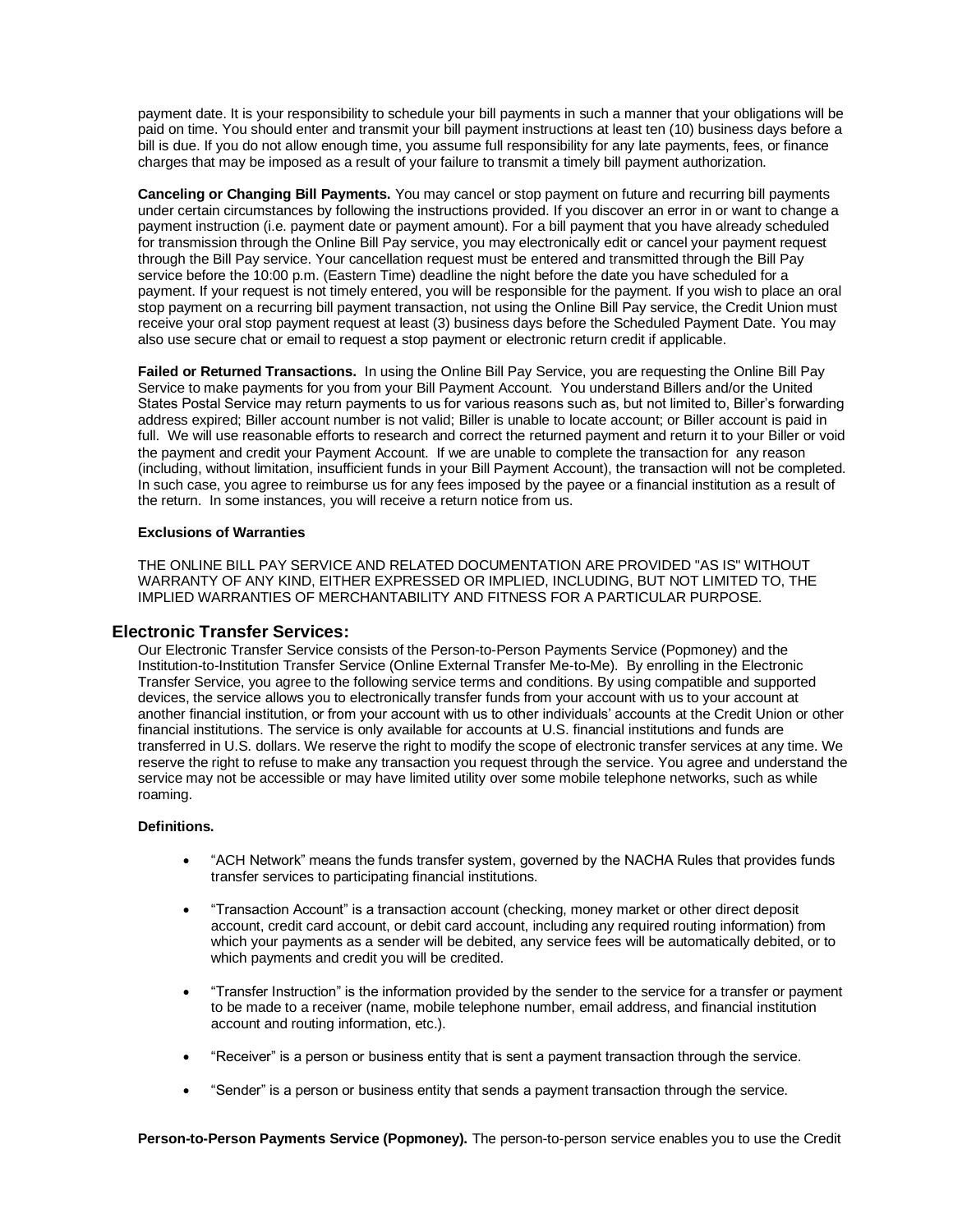Union online banking service: (1) to initiate a payment transaction from a transaction account to an account at a U.S. financial institution; and/or (2) to receive a payment transaction from another person into a checking account, in U.S. dollars. Although the ACH Network is often used to execute person-to-person service payment transactions, other payment networks may be used to facilitate the execution and transmission of payment transactions. You authorize us to select any means to execute your funds transfer instructions. All payment transactions must be made through the Credit Union online or mobile banking services and are subject to the terms of this agreement.

**Initiation of Payment Transactions.** You may initiate (a) a one-time payment transaction to a receiver for which processing shall be initiated immediately, a one-time payment transaction to a receiver for which processing shall be initiated at a later specified date up to one (1) year, and/or a recurring series of payment transactions to a receiver for which processing shall be initiated on the specified dates. Payment transactions initiated to receivers are processed in two ways. You can provide all the required information about the receiver, including his/her transaction account, necessary to complete an ACH Network transfer of funds. Alternatively, you can provide contact information about the receiver (including an email address or mobile telephone number) and the person-toperson service may contact the receiver and request that the receiver provide information so that we may validate the identity of the receiver at the person-to-person website, and then provide transaction account information in order to complete the payment transaction.

You understand and agree that when you initiate a payment transaction from a transaction account using the person-to-person service, the processing of the payment transaction will begin, and the debiting of your transaction account will occur as early as the day of such initiation. However, the payment funds will be transferred into the receiver's transaction account no earlier than the next business day after you initiated on a specified date or a recurring series of payment transaction to be initiated on specified dates, then the processing of the payment transaction will begin on the specified date and the debiting of your transaction account will occur as early as the specified date(s).

**Payment Authorization and Payment Remittance.** By providing us with names and telephone numbers, email addresses, and/or account information of receivers to whom you wish to direct payments, you authorize us to follow the transfer Instructions that we receive through the person-to-person service. When we receive a transfer Instruction from you, you authorize us to debit your transaction account and remit funds on your behalf. You also authorize us to credit your transaction account for the receipt of payments, including but not limited to those payments returned to us from receivers to whom you sent payment(s) or cancelled and returned to you because the processing of the payment transaction could not be completed. It is the responsibility of the sender and the receiver to ensure the accuracy of any information or transfer Instructions (including but not limited to the transfer instructions and name, telephone number and/or email address that the sender enters for the receiver to whom you are sending the payment transaction), and for informing us as soon as possible if they become aware that this information is inaccurate.

**Receiving Payments.** If another person wants to send you a payment transaction using the person-to-person service to a checking account you hold with us, he or she can do that from a transaction account at a financial institution that participates in the person-to-person service or at the person-to-person website. You understand and agree that there may be a delay between the time you are notified of the pending payment transaction and the deposit of the payment funds into your checking account, and you may be required to take additional steps to facilitate the deposit of the payment of funds into your transaction account.

**Payment Methods and Amounts.** We impose limits on the amount of funds you can send or receive. These limits may be adjusted from time-to-time at our sole discretion. You may log in to the site to view your individual transaction limits. We also reserve the right to select the method in which to remit funds on your behalf, and the method to return funds to you if your checking account is closed or otherwise unavailable to us. These payment methods may include but may not be limited to, an electronic or paper check payment.

**Receipts and Transaction History.** You may view your transaction history by logging into the online banking service and viewing your transaction history.

**Calls to you.** By providing us with a telephone number (including a mobile telephone number), you consent to receiving autodialed and prerecorded message calls and texts from us at that number for non-marketing purposes.

**Prohibited Payments.** The following types of payments are prohibited, and we have the right but not obligation to monitor for, block and/or reverse such payments:

- Payments to or from persons or entities located in prohibited territories;
- Payments that violate any law
- Payments or donations to an unauthorized charity or non-profit organization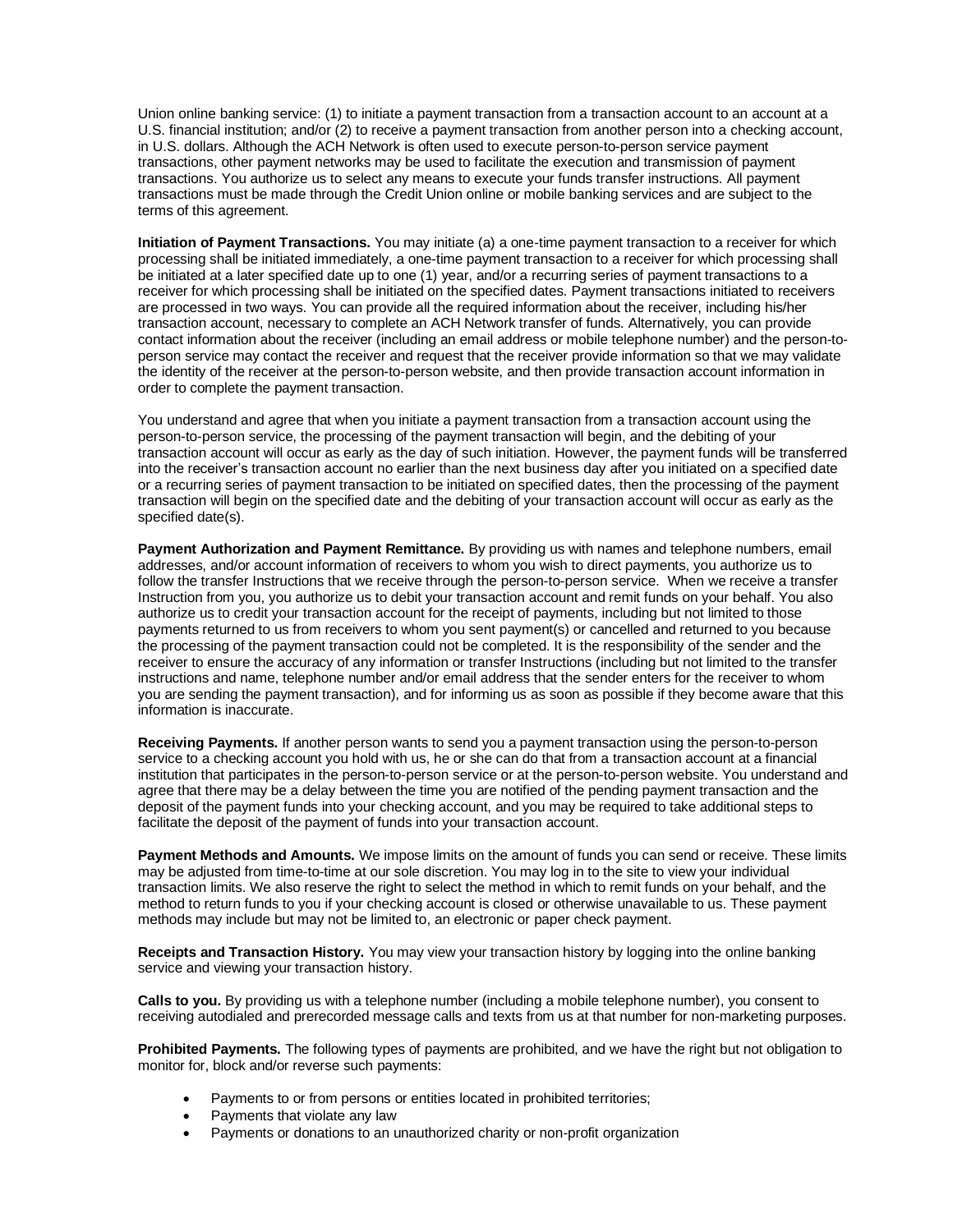- Payments that violate any terms in this agreement; and
- Payments related to tax or court ordered obligations, gambling, any unlawful activity, or any objectionable purpose as we reasonably determine.

In no event shall we be obligated to research or resolve or be liable for any claims or damages resulting from your scheduling of prohibited payments.

**Institution-To-Institution Transfer Service (Online External Transfer Me-to-Me).** The institution-to-institution service enables you to transfer funds: between your accounts that you maintain with us; and between your account(s) that you maintain with us and your account(s) that are maintained by other financial institutions.

**Transfer Authorization and Processing.** If you use the institution-to-institution transfer service, you represent and warrant that you are the owner of the transaction account and the recipient account and that you have all necessary legal right, power and authority to transfer funds from the transaction account to the recipient account. Further, you represent and warrant that the recipient account is in the United States. When we receive a transfer Instruction from you, you authorize us to debit your transaction account and remit funds on your behalf to the recipient account designated by you and to debit one of your accounts. You also authorize us to reverse a transfer from your recipient account if the debit is returned from the transaction account for any reason, including but not limited to nonsufficient funds.

**Transfer Methods and Amounts.** We may at our sole discretion, impose limits on the amount of money you can transfer through our institution-to-institution service. We also reserve the right to select the method in which to transfer funds on your behalf, and the method to return funds to you if the recipient account is closed or otherwise unavailable to us.

**Transfer Cancellation Requests and Refused Transfers.** You may cancel a transfer at any time until it begins processing. We will, to the extent permitted by law, make reasonable attempts to return any unclaimed, refused, refunded, prohibited, or denied transfer to your transaction account. If this is unsuccessful (for example, the transaction account has been closed) we will make reasonable attempts to mail you a paper check. If after ninety (90) days (or longer depending on our then-current standard for unclaimed checks) that check has not been cashed, we will stop payment on it and transfer funds to an "unclaimed funds" account and will subsequently handle the unclaimed funds as required or otherwise permitted by applicable law.

**Stop Payment Requests.** If you as a sender desire to stop any transfer that has already been processed, you must contact us. Although we will make a reasonable effort to accommodate your request, we will have no liability for failing to do so. We may also require you to present an authorized written request within fourteen (14) days. The charge for each request will be the current charge for such service as set out in the Fee Schedule.

**Failed or Returned Transfers.** In using the institution-to-institution service, you are requesting us to make transfers for you from your transaction account. If we are unable to complete the transfer for any reason associated with your transaction account (for example, there are insufficient funds in your transaction account to cover the transaction), the transfer may not be completed. In some instances, you will receive a return notice from us. In each such case, you agree that: (a) You will reimburse us immediately upon demand the transfer amount that has been returned to us; (b) You may be assessed a non-sufficient funds fee by us if the transfer is returned because you have insufficient funds in your transaction account to cover the requested transfer or if we cannot otherwise collect the funds from you; the fee amount will be set forth in the Fee Schedule. You hereby authorize us to deduct these amounts from your designated transaction account by ACH debit; (c) You will reimburse us for any fees or costs we or they incur in attempting to collect the amount of the return from you; and, (d) We are authorized to report the facts concerning the return to any credit reporting agency.

**Refused Transfers.** We reserve the right to refuse any transfer to a recipient account. We will notify you promptly if we decide to refuse to transfer funds to a recipient account. This notification is not required if you attempt to make a prohibited transfer under this agreement.

**Returned Transfers.** In using the institution-to-institution service, you understand transfers may be returned for various reasons such as, but not limited to, recipient account number is not valid. We will use reasonable efforts to research and correct the transfer to the intended recipient account or void the transfer and credit your transaction account. You may receive notification from us.

### **Accounts**

You understand that in order to complete fund transfers, it is necessary for Credit Union and our service provider to access the websites and databases of your bank and other institutions where you hold Accounts, as designated by you and on your behalf, to retrieve information and effect the fund transfers you request. By using the Electronic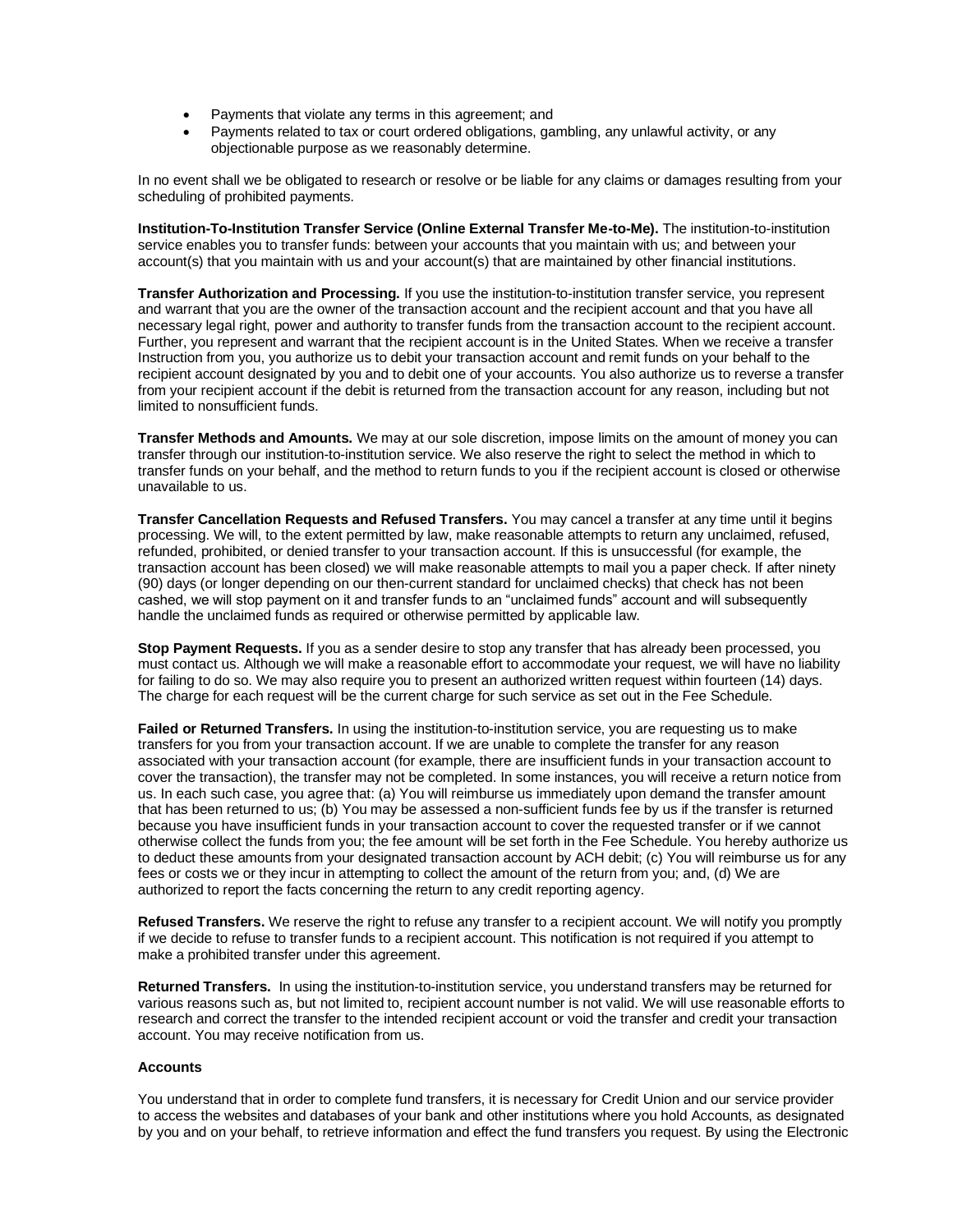Transfer Service, you represent and warrant to us that you have the right to authorize and permit us to access your Accounts to effect such funds transfers or for any other purpose authorized by this Agreement, and you assure us that by disclosing and authorizing us to use such information you are not violating any third party rights. You warrant and represent that the information you are providing us with is true, current, correct and complete. You hereby authorize and permit us and our service provider to use information submitted by you to accomplish these purposes and to configure the Electronic Transfer Service to be compatible with the Accounts.

For as long as you are using the Electronic Transfer Service, you give to us and our service provider a limited power of attorney and appoint us and our service provider as your true and lawful attorney-in-fact and agent, with full power of substitution and re-substitution, for you and in your name, place and stead, in any and all capacities, to access the Accounts, effect funds transfers as described above, with full power and authority to do and perform each and every act and thing requisite and necessary to be done in connection with effecting funds transfers, including verifying the content and authenticity of any funds transfer instruction for the purposes of security procedures applicable to Accounts, as fully to all intents and purposes as you might or could in person. Once Credit Union and/or our service provider has actual knowledge that you wish to cease using the Electronic Transfer Service as provided in this Agreement or as otherwise permitted in this Agreement and has a reasonable opportunity to act on such knowledge, this limited power of attorney is automatically revoked; provided, however, that any act done by Credit Union and/or our service provider in good faith before it has actual knowledge of termination by you and has a reasonable opportunity to act on such knowledge shall be deemed to be authorized by you.

You understand and agree that at all times your relationship with each Account provider is independent of Credit Union and your use of the Electronic Transfer Service. Credit Union will not be responsible for any acts or omissions by the financial institution or other provider of any Account, including without limitation any modification, interruption or discontinuance of any Account by such provider.

YOU ACKNOWLEDGE AND AGREE THAT WHEN CREDIT UNION AND OUR SERVICE PROVIDER IS EFFECTING A FUNDS TRANSFER FROM OR TO ANY OF YOUR OR A RECIPIENT'S ACCOUNTS, CREDIT UNION AND OUR SERVICE PROVIDER IS ACTING AS YOUR AGENT, AND NOT AS THE AGENT OR ON BEHALF OF ANY THIRD PARTY. You agree that Credit Union, its affiliates, service providers and partners shall be entitled to rely on the foregoing authorization, agency and power of attorney granted by you.

YOU AGREE THAT WE SHALL NOT BE LIABLE FOR ANY COSTS, FEES, LOSSES OR DAMAGES OF ANY KIND INCURRED AS A RESULT OF (1) OUR ACCESS TO THE ACCOUNTS; (2) OUR DEBIT AND/OR CREDIT OR INABILITY TO DEBIT AND/OR CREDIT THE ACCOUNTS IN ACCORDANCE WITH YOUR FUNDS TRANSFER INSTRUCTIONS; (3) ANY INACCURACY, INCOMPLETENESS OR MISINFORMATION CONTAINED IN THE INFORMATION RETRIEVED FROM THE ACCOUNTS; (4) ANY CHARGES IMPOSED BY ANY PROVIDER OF ACCOUNTS AND (5) ANY FUNDS TRANSFER LIMITATIONS SET BY THE CREDIT UNIONS OR OTHER PROVIDERS OF THE ACCOUNTS.

Not all types of accounts are eligible for Electronic Transfer Service. Be sure to check with your financial institution for restrictions regarding transfers among your retirement (401k, IRA, etc.), savings, trusts, loans, custodial, business, corporate and other account types. We are not responsible for any costs or losses incurred from fund transfers that are not permitted under such restrictions by the provider of your Account or those imposed by applicable law.

### **Transfers Subject to the Rules of the Accounts**

Additionally, all funds transfers are also subject to the rules and regulations governing the relevant Accounts. You agree not to effect any funds transfers from or to an Account that are not allowed under the rules or regulations applicable to such accounts including, without limitation, rules or regulations designed to prevent the transfer of funds in violation of OFAC regulations.

#### **Your Responsibility for Errors**

You understand that we must rely on the information provided by you and you authorize us to act on any instruction which has been or reasonably appears to have been sent by you, to submit funds transfer instructions on your behalf. You understand that financial institutions receiving the funds transfer instructions may rely on such information. We are not obliged to take any further steps to confirm or authenticate such instructions and will act on them without getting further confirmation. You understand that if you provide us with incorrect information or if there is any error in your instruction we will make all reasonable efforts to reverse or delete such instructions, but you accept full responsibility for losses resulting from any of your errors, duplication, ambiguities or fraud in the information that you provide. You agree not to impersonate any person or use a name that you are not authorized to use. If any information you provide is untrue, inaccurate, not current or incomplete, without limiting other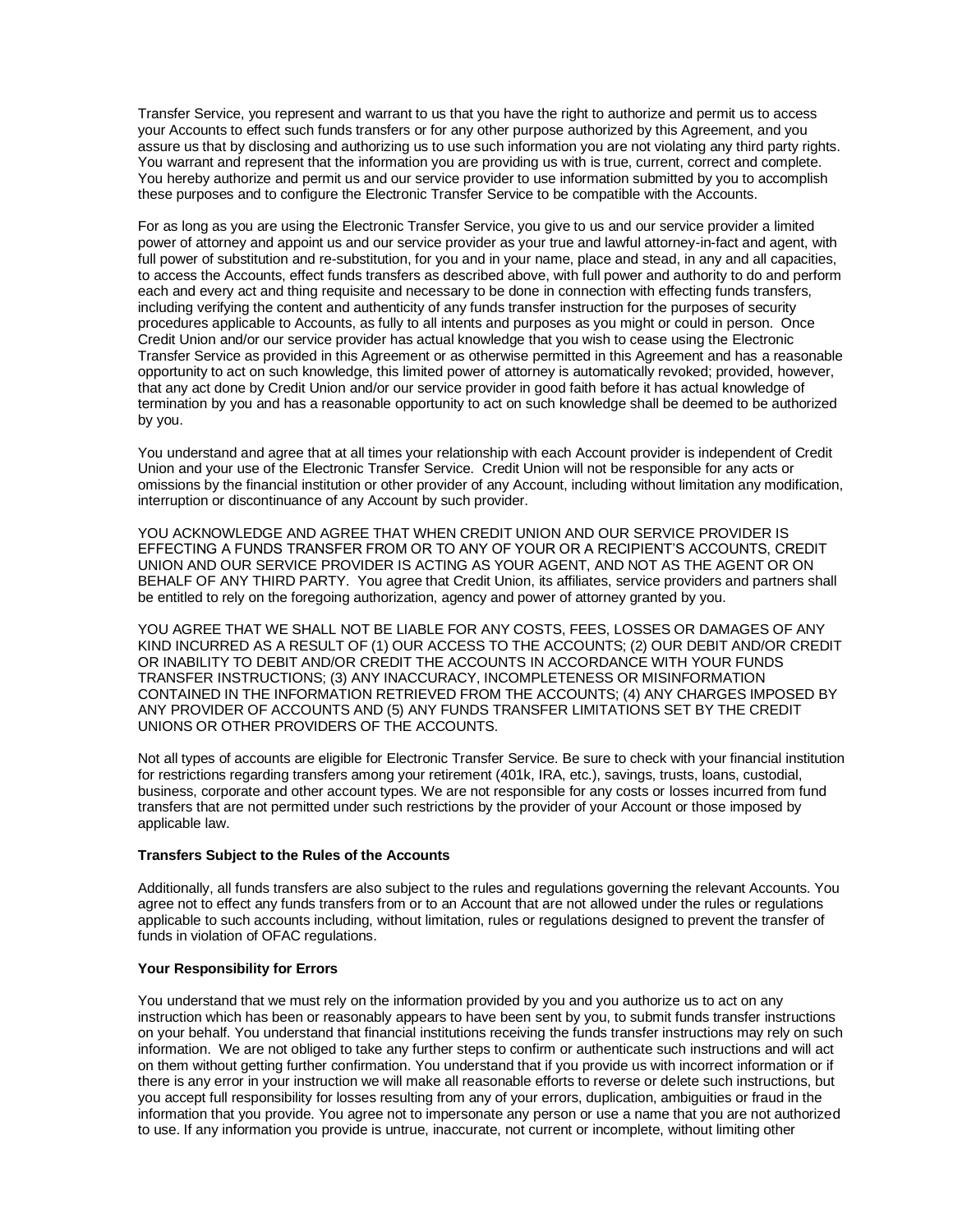remedies, we reserve the right to recover from you any costs or losses incurred as a direct or indirect result of the inaccurate or incomplete information.

#### **No Unlawful or Prohibited Use**

As a condition of using the Electronic Transfer Service, you warrant to us that you will not use the Electronic Transfer Service for any purpose that is unlawful or is not permitted, expressly or implicitly, by the terms of this Agreement or by any applicable law or regulation. You further warrant and represent that you will not use the Electronic Transfer Service in any manner that could damage, disable, overburden, or impair the Electronic Transfer Service or interfere with any other party's use and enjoyment of the Electronic Transfer Service. You may not obtain or attempt to obtain any materials or information through any means not intentionally made available or provided for through the Electronic Transfer Service. You agree that these warranties and representations will remain in full force and effect even if this Agreement terminates for any reason.

#### **Security Procedures**

You understand that the financial institution at which an Account is maintained may contact us to verify the content and authority of funds transfer instructions and any changes to those instructions. You understand that, as your agent, we may provide to such financial institution such information as may be required to verify the instructions and may constitute a valid security procedure under the rules governing such Account.

#### **Deviating from Security Procedures**

You agree to allow us to authorize any financial institution at which you have an Account to accept funds and transfer instructions in accordance with any authorization procedures as may be agreed from time to time between you and such financial institution, or between us, on your behalf, and such financial institution, without verifying the instructions under the established security procedures, regardless of whether such security procedures were agreed by you directly or by us on your behalf. In addition you agree that we may authorize such financial institutions to charge and debit your accounts based solely on these communications.

#### **Account Number Policy**

If funds transfer instructions identify a bank or beneficiary by name and account number, the relevant financial institution may execute those instructions by reference to the number only, even if the number does not correspond to the name. You understand that such financial institutions may not investigate discrepancies between names and numbers. In addition, you agree that we have no responsibility to investigate discrepancies between names and numbers.

### **Our Liability**

If we do not provide a funds transfer instruction on time, if we cause an incorrect amount to be removed from an Account or if we cause funds from an Account to be transferred to any account other than the Account or Recipient's account specified in the applicable funds transfer instruction, we shall be responsible for returning the improperly transferred funds and/or for directing any misdirected funds to the proper Account or intended recipient's account. We are not responsible or liable if your or the Recipient's financial institution's system fails and we are unable to complete the transfer. Except as otherwise required by law, we shall in no other event be liable for any losses and damages other than those arising from gross negligence or willful misconduct on our part or if we breach a representation or warranty of Credit Union hereunder.

You agree that your transfer instructions constitute authorization for us to complete the transfer. You represent and warrant to us that you have enough money in the applicable Accounts to make any funds transfer you request that we make on your behalf through the Electronic Transfer Service. You understand and agree that we are not liable under any circumstances for any losses or damages if, through no fault of ours, you do not have enough money to make the funds transfer and the funds transfer is not completed or is later reversed or if your financial institution does not permit the transfer or the funds transfer would exceed the credit limit on any applicable overdraft line.

You also understand and agree that we are not responsible for any losses or damages if circumstances beyond our control (such as fire or flood) prevent us from making a funds transfer or if the Credit Union website was not working properly and you knew about the breakdown when you started the funds transfer.

### **Fees:**

There is currently no fee for accessing your account(s) through our eBranch or eMobile service, however, all fees designated in our Fee Schedule will apply for all eBranch or eMobile transactions. We reserve the right to impose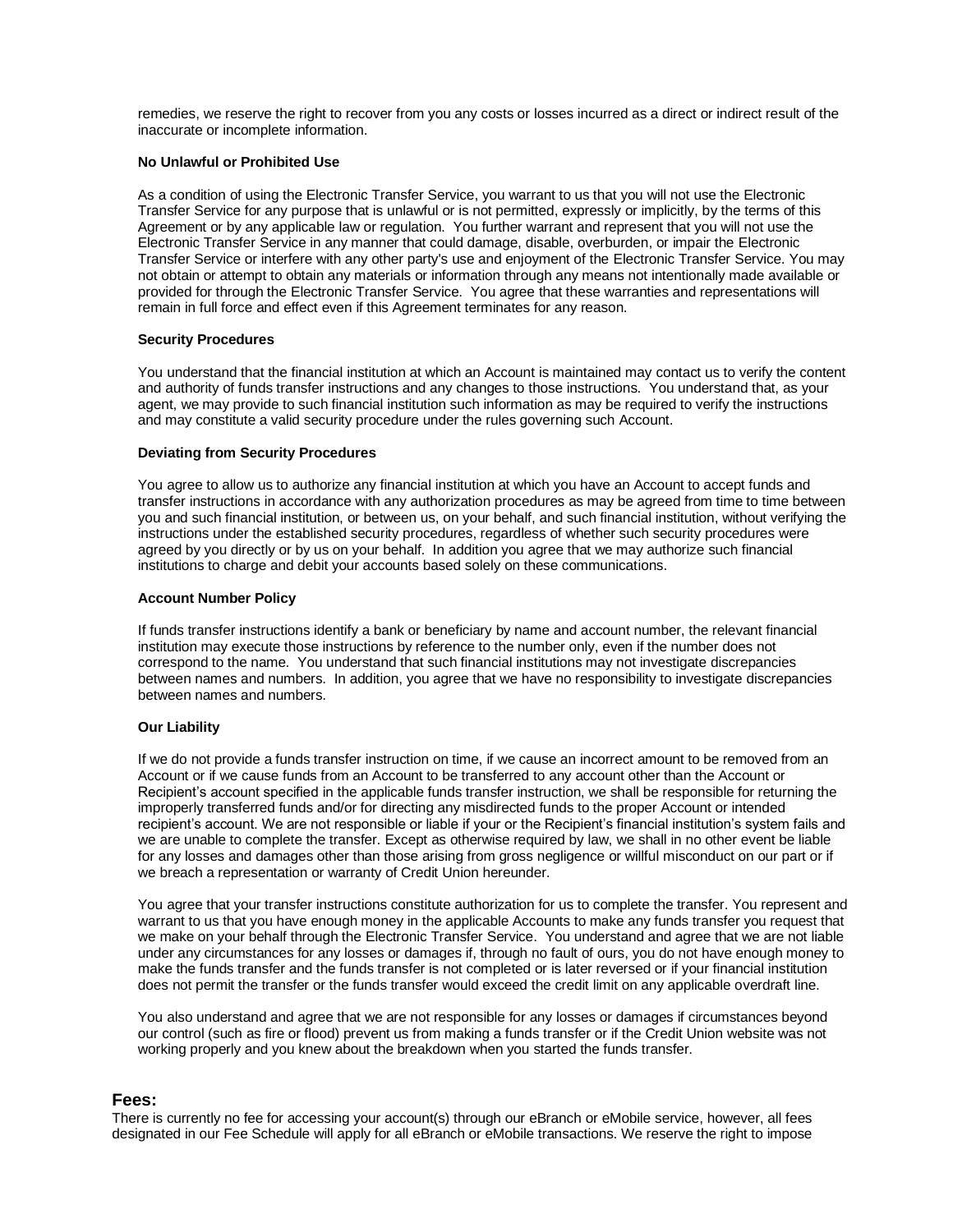and /or change the fee amount, if necessary, after providing 30 days' notice to all users on the eBranch login page and/or by email to the users' e-mail address. Your Internet service provider (ISP) probably charges you a fee to access the Internet via its server. We have no control over ISP related fees.

# **Business Day:**

Our business days are Monday through Friday. Holidays are not included.

### **eBranch Security:**

eBranch is designed to operate using world wide web technologies and protocols which are adaptable to a wide range of systems. The eBranch section uses SSL encryption and requires a browser with a current security certificate. Some older browsers may not be able to connect to the site without first updating the browser security certificate. Our server uses 40 to 128-bit encryption, depending on the user's browser. We use cookies to help us administer the eBranch section. Some browsers allow you to reject cookies from servers. If you don't allow us to set a cookie upon entering the site, you will not be able to log in. The cookie we set contains information we need for security and allows us to 'time out' your authority to view information. We place the cookie with instructions that it can only be sent to a server in our eBranch domain, pcu.envisioncu.com. A cookie cannot be used to extract data from your PC. We do not store your access code, user Id or password in your cookie. The cookie we set will 'time out' your access authority to use our eBranch section.

### **Privacy:**

The eBranch database is a private system operated for the exclusive use of our members. We use SSL encryption and digital server authentication to ensure the privacy of your information when sending data between our eBranch server and your PC. All eBranch logins are logged by the server. For authenticated members who use eBranch, we collect and store certain information such as how often you visit the eBranch section, dates and times of visits and which pages are being used. We use this information for internal review and product evaluation only. We never sell, transfer or trade this information unless we are compelled by law to do so. We may gather and store additional information available to us on failed login attempts and other activity we consider a threat to our system. In these cases, we will share this information with other companies, agencies and law enforcement officials as we determine necessary or as we are required by law.

### **No Waiver:**

We shall not be deemed to have waived any of our rights or remedies hereunder unless such waiver is in writing and signed by us. No delay or omission on our part in exercising any rights or remedies shall operate as a waiver of such rights or remedies or any other rights or remedies. A waiver on any one occasion shall not be construed as a bar or waiver of any rights or remedies on future occasions.

# **Your Liability for Unauthorized Transfers through eMobile (Mobile Banking), Online Bill Pay Services, and Electronic Transfer Services:**

Tell us AT ONCE if you believe your password or other means to access your account has been lost or stolen. Telephoning is the best way of keeping your possible losses down. If you tell us within two (2) Business Days after you discover your password or other means to access your account has been lost or stolen, your liability is no more than \$50.00 should someone access your account through our eMobile (Mobile Banking), Online Bill Pay, or Electronic Transfer Services without your permission. If you do not tell us within two (2) Business Days after you learn of such loss or theft, and we can prove that we could have prevented the unauthorized use of your password or other means to access your account through such Services, or any of them, if you had told us, you could be liable for as much as \$500.00. If your monthly financial institution statement contains transfers that you did not authorize, you must tell us at once. If you do not tell us within sixty (60) days after the statement was sent to you, you may lose any amount transferred through our eMobile (Mobile Banking), Online Bill Pay, or Electronic Transfer Services without your authorization after the sixty (60) days if we can prove that we could have stopped someone from taking the money had you told us in time. If a good reason (such as a long trip or a hospital stay) prevented you from telling us, we may extend the period.

**The foregoing paragraph applies only to our eMobile (Mobile Banking), Online Bill Pay, or Electronic Transfer Services.**

**Questions or Error Correction on eMobile (Mobile Banking), Online Bill Pay, and Electronic Transfer Service Transactions; Our Liability**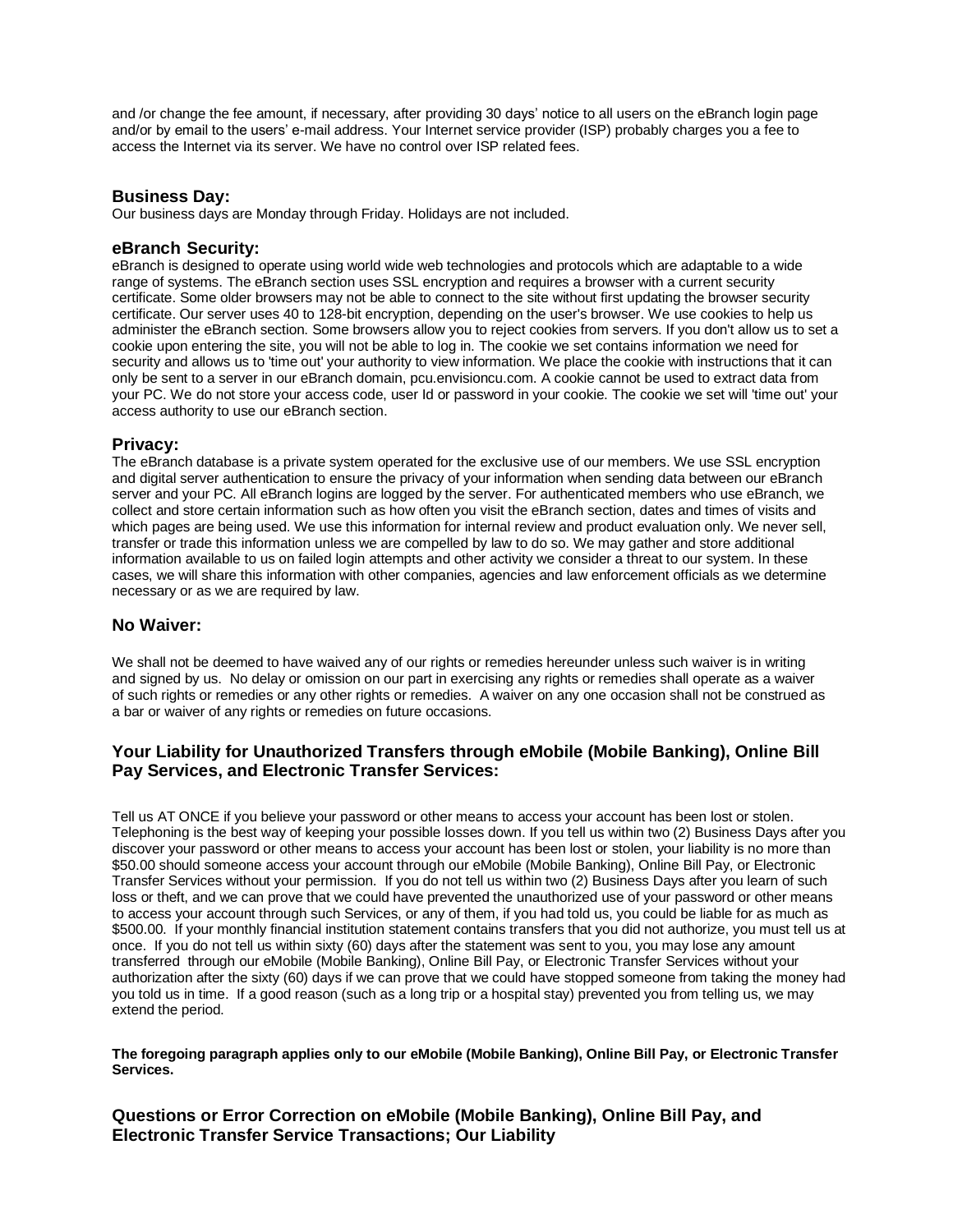In case of errors or questions about funds transfers through our eMobile (Mobile Banking), Online Bill Pay, and Electronic Transfer Services,

- 1. Telephone us at 850-942-9000 or 800-824-3894 during member service hours;
- 2. Contact us by fax at 850-562-7547; and/or,
- 3. Write us at:

Envision Credit Union PO Box 5198 Tallahassee, FL 32314

as soon as you can, if you think your statement is incorrect or you need more information about an eMobile (Mobile Banking), Online Bill Pay, or Electronic Transfer Service transaction listed on the statement. We must hear from you no later than sixty (60) days after the FIRST statement was sent or provided to you on which the problem or error appears. You must:

- 1. Tell us your name and account number;
- 2. Describe the error or the transaction in question, and explain as clearly as possible why you believe it is an error or why you need more information; and,
- 3. Tell us the dollar amount of the suspected error.

If you tell us orally, we may require that you send your complaint in writing within ten (10) Business Days after your oral notification.

We will determine whether an error occurred within 10 business days after we hear from you and will correct any error promptly. If we need more time, however, we may take up to 45 days to investigate your complaint or question. If we decide to do this, we will credit your Payment Account within 10 business days for the amount you think is in error, so that you will have the use of the money during the time it takes us to complete our investigation. If we ask you to put your complaint or question in writing and we do not receive it within 10 business days, we may not credit your account.

For errors involving new accounts, point-of-sale, or foreign-initiated transactions, we may take up to 90 days to investigate your complaint or question. For new accounts, we may take up to 20 business days to credit your account for the amount you think is in error.

We will tell you the results within three business days after completing our investigation. If we decide that there was no error, we will send you a written explanation. You may ask for copies of the documents that we used in our investigation. We may revoke any provisional credit provided to you if we find an error did not occur.

If we do not complete a transfer to or from your Envision Credit Union account on time or in the correct amount according to our agreement with you, we will be liable for your losses or damages. However, there are some exceptions. We will not be liable, for instance:

- If, through no fault of ours, you do not have enough money in your account to make a transfer.
- If a legal order directs us to prohibit withdrawals from the account.
- If your account is closed or if it has been frozen.
- If the transfer would cause your balance to go over the credit limit for any credit arrangement set up to cover overdrafts.
- If you, or anyone you allow, commits any fraud or violates any law or regulation.
- If any electronic terminal, telecommunication device or any part of the electronic fund transfer system is not working properly.
- If you have not provided us with complete and correct payment information, including without limitation the name, address, member number, and payment amount for the payee on a bill payment.
- If you have not properly followed the instructions for using Envision Online Services.
- If circumstances beyond our control (such as fire, flood or improper transmission or handling of payments by a third party) prevent the transfer, despite reasonable precautions taken by us.

The foregoing paragraphs apply only to our eMobile (Mobile Banking), Online Bill Pay, and Electronic Transfer Services.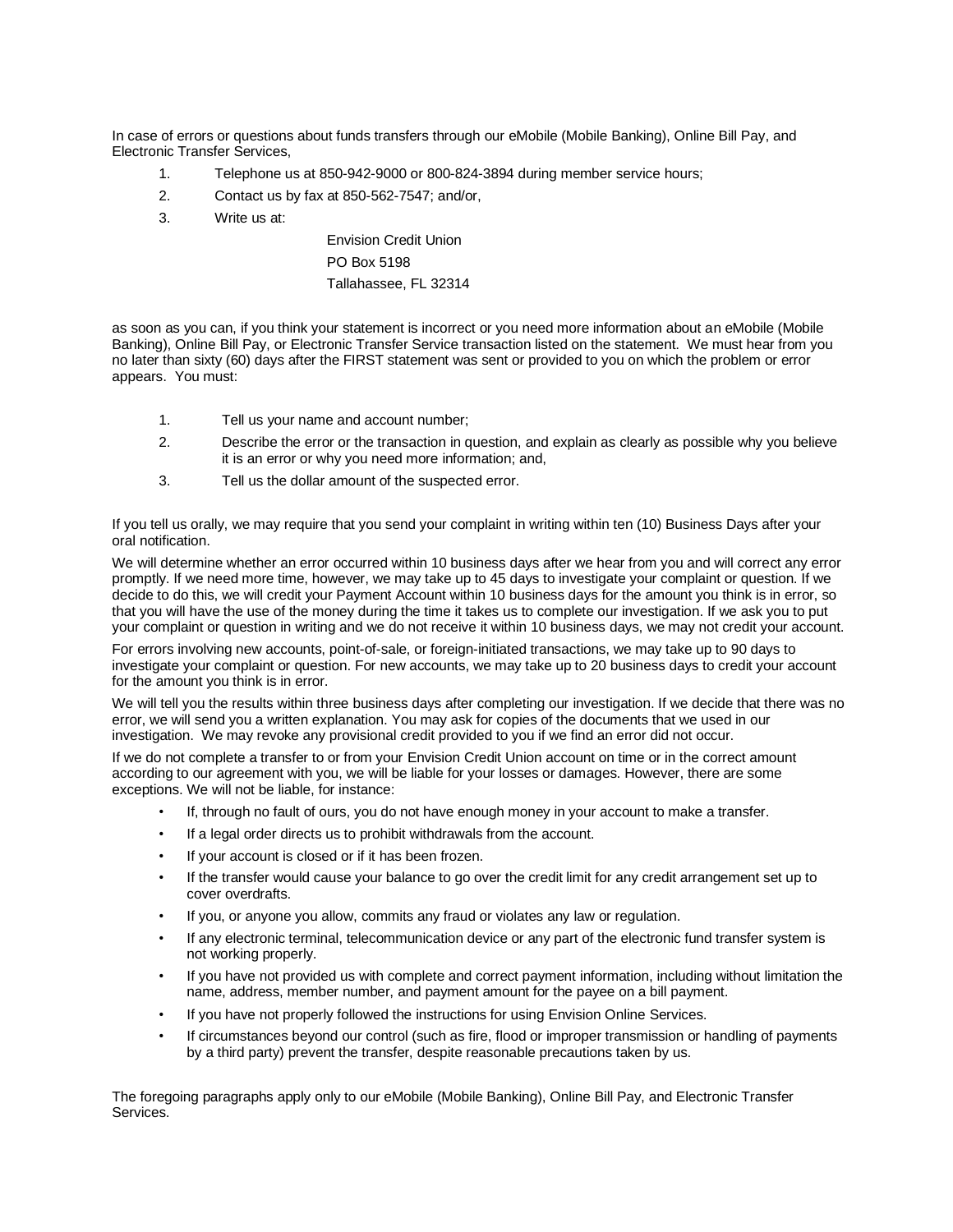We shall not be responsible for any other loss, damage or injury whether caused by the equipment, software and/or the eBranch or eMobile, nor shall we be responsible for any direct, indirect, special or consequential damages arising in any way out of the installation, use or maintenance of your equipment, software and/or service, except where the law requires a different standard. We do not make any warranties concerning the equipment, the software or any part thereof, including, without limitations, any warranties of fitness for a particular purpose or warranties of merchantability.

# **Indemnification and Limitations on Liability**.

In addition to the indemnifications and limitations on liability contained in the Membership and Account Agreement, you hereby indemnify and hold harmless Credit Union and each of its directors, officers, employees, agents, successors, and assigns ("Indemnitees") from and against all liability, loss, and damage of any kind (including attorneys' fees and other costs incurred in connection therewith) incurred by or asserted against such Indemnitee in any way relating to or arising out of (a) your use of the Envision Online Services, or any of them, (b) any failure by you to comply with the terms of this Agreement or breach by you of any representation or warranty contained herein, (c) any failure by you to comply with applicable laws and regulations, (d) any acts or omissions of you or any third party, (e) any Electronic Image, Paper Item or substitute, (f) our reliance on the information, instruction, license and/or authorization provided to you under this Agreement, (g) your infringement, or infringement by any user of your Credit Union account(s), of any intellectual property or right of any person or entity. This paragraph shall survive the termination of this Agreement for any reason.

# **Disclaimer of Representations and Warranties**

YOU UNDERSTAND AND AGREE THAT EACH OF THE ENVISION ONLINE SERVICES IS PROVIDED ON AN "AS-IS" AND "AS AVAILABLE" BASIS. YOU AGREE YOUR USE OF THE ENVISION ONLINE SERVICES, AND EACH OF THEM, IS AT YOUR SOLE RISK AND DISCRETION. YOU UNDERSTAND AND EXPRESSLY AGREE FURTHER THAT ANY MATERIAL AND/OR DATA DOWNLOADED OR OTHERWISE OBTAINED THROUGH THE USE OF ANY OF THE ENVISION ONLINE SERVICES IS DOWNLOADED OR OBTAINED AT YOUR OWN DISCRETION AND RISK AND THAT YOU WILL BE SOLELY RESPONSIBLE FOR ANY DAMAGES, INCLUDING WITHOUT LIMITATION DAMAGE TO YOUR COMPUTER SYSTEM OR LOSS OF DATA THAT RESULTS FROM THE DOWNLOAD OR THE OBTAINING OF SUCH MATERIAL AND/OR DATA. EXCEPT AS OTHERWISE PROVIDED IN THIS AGREEMENT OR AS REQUIRED BY LAW, WE ASSUME NO RESPONSIBILITY FOR THE TIMELINESS, DELETION, MIS-DELIVERY OR FAILURE TO STORE ANY USER COMMUNICATIONS OR PERSONALIZATION SETTINGS.

EXCEPT AS EXPRESSLY SET FORTH IN THIS AGREEMENT, WE DISCLAIM ALL REPRESENTATIONS AND WARRANTIES OF ANY KIND, EXPRESS OR IMPLIED, INCLUDING WITHOUT LIMITATION ANY WARRANTY OF MERCHANTABILITY, FITNESS FOR A PARTICULAR PURPOSE, OR NON-INFRINGEMENT OF INTELLECTUAL PROPERTY OR THIRD PARTY RIGHTS, AND WARRANTIES THAT MAY ARISE OUT OF COURSE OF DEALING, COURSE OF PERFORMANCE OR USAGE OF TRADE, AND WE MAKE NO WARRANTY OR REPRESENTATION REGARDING THE RESULTS THAT MAY BE OBTAINED FROM THE USE OF THE ENVISION ONLINE SERVICES, OR ANY OF THEM, THE ACCURACY, COMPLETENESS OR RELIABILITY OF ANY INFORMATION OR RESULTS OBTAINED THROUGH THE ENVISION ONLINE SERVICES, OR ANY OF THEM, THE ACCURACY OF ANY INFORMATION RETRIEVED BY US FROM ANY OF YOUR ACCOUNTS AT OTHER FINANCIAL INSTITUTIONS OR THAT THE ENVISION ONLINE SERVICES, OR ANY OF THEM, WILL MEET ANY USER'S REQUIREMENTS, BE UNINTERRUPTED, TIMELY, SECURE OR ERROR FREE.

WE MAKE NO REPRESENTATION, WARRANTY OR GUARANTEE THAT THE CONTENT THAT MAY BE AVAILABLE THROUGH THE ENVISION ONLINE SERVICES, OR ANY OF THEM, IS FREE OF INFECTION FROM ANY VIRUSES OR OTHER CODE OR COMPUTER PROGRAMMING ROUTINES THAT CONTAIN CONTAMINATING OR DESTRUCTIVE PROPERTIES OR THAT ARE INTENDED TO DAMAGE, SURREPTITOUSLY INTERCEPT OR EXPROPRIATE ANY SYSTEM, DATA OR PERSONAL INFORMATION. YOU ARE SOLELY RESPONSIBLE FOR ANY DAMAGES TO YOUR COMPUTER SYSTEM, OR OTHER DEVICE OR LOSS OF DATA THAT RESULTS FROM YOUR USE OF THE ENVISION ONLINE SERVICES, OR ANY OF THEM. NO ADVICE OR INFORMATION, WHETHER ORAL OR WRITTEN, OBTAINED BY YOU FROM US OR OUR THIRD PARTY SERVICE PROVIDER WILL CREATE ANY WARRANTY NOT STATED IN THIS AGREEMENT.

# **Limitations on Liability**

EXCEPT AS DESCRIBED IN THIS AGREEMENT, WE WILL NOT BE LIABLE FOR ANY DIRECT, INDIRECT, INCIDENTAL, SPECIAL, CONSEQUENTIAL OR PUNITIVE OR EXEMPLARY DAMAGES OF ANY KIND RESULTING FROM THE USE OF OR THE INABILITY TO USE THE ENVISION ONLINE SERVICES, OR ANY OF THEM, INCLUDING, BUT NOT LIMITED TO, DAMAGES FOR LOSS OF PROFITS, GOODWILL, USE, DATA OR OTHER LOSSES RESULTING FROM THE USE OR THE INABILITY TO USE THE ENVISION ONLINE SERVICES,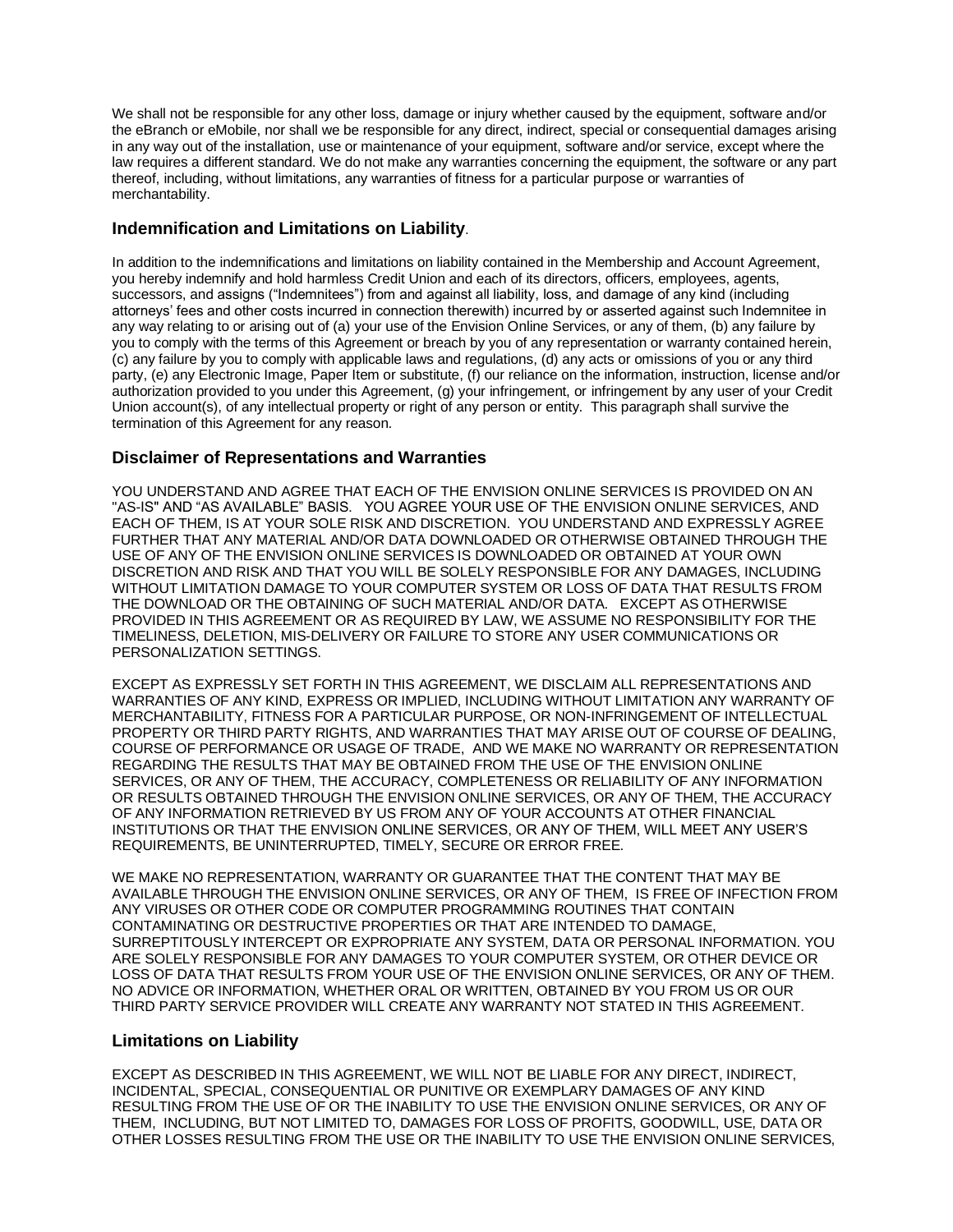OR ANY OF THEM, INCURRED BY YOU OR ANY THIRD PARTY ARISING FROM OR RELATED TO THE USE OF, INABILITY TO USE, OR THE TERMINATION OF THE USE OF THE ENVISION ONLINE SERVICES, OR ANY OF THEM, ANY INACCURACY OF ANY INFORMATION OR AMOUNT RETRIEVED BY US FROM YOUR ACCOUNTS AT ANY OTHER FINANCIAL INSTITUTION, ANY BREACH OF SECURITY CAUSED BY A THIRD PARTY, ANY TRANSACTIONS ENTERED INTO BASED ON THE ENVISION ONLINE SERVICES, OR ANY OF THEM, OR ANY LOSS OF, UNAUTHORIZED ACCESS TO OR ALTERATION OF A USER'S TRANSMISSIONS OR DATA, REGARDLESS OF THE FORM OF ACTION OR CLAIM (WHETHER CONTRACT, TORT, STRICT LIABILITY OR OTHERWISE), EVEN IF ENVISION CREDIT UNION HAS BEEN INFORMED OF THE POSSIBILITY THEREOF. WITHOUT IN ANY WAY LIMITING THE FOREGOING, YOU AGREE FURTHER THE CREDIT UNION SHALL NOT BE LIABLE FOR ANY DAMAGES OTHER THAN THOSE CAUSED SOLELY AND DIRECTLY BY ITS GROSS NEGLIGENCE OR WILLFUL MISCONDUCT, AND ITS LIABILITY SHALL IN NO EVENT EXCEED THE LESSER OF YOUR ACTUAL DAMAGES OR THE TOTAL IN FEES YOU PAID FOR THE USE OF THE ENVISION ONLINE SERVICE UPON WHICH YOUR CLAIM IS BASED DURING THE SIX MONTH PERIOD PRIOR TO THE SUPPOSED ACT OF GROSS NEGLIGENCE OR WILLFUL MISCONDUCT.

### **Amendment**

We reserve the right to amend or modify this Agreement at any time in our sole discretion, with or without notice to you. You may reject any such amendments of modifications by discontinuing use of the Envision Online Services or the affected Envision Online Service.

### **Termination of Agreement; Suspension or Termination of Services**

We may terminate this Agreement or suspend or terminate your access to Envision Online Services, or any of them, at any time, in our sole discretion, with or without notice to you and for any reason. To request reinstatement in the event of suspension or termination of the Envision Online Services, or any of them, call Envision Credit Union Member Services at 850-942-9000 or 800-824-3894.

# **Continuing Rights**

You agree that our rights and remedies arising out of any breach of your representations and warranties in this Agreement, the limitations on our liability and our rights to indemnification under this Agreement are continuing and shall survive the termination of this Agreement, notwithstanding the lack of any specific reference to such survivability in these provisions. Our failure to enforce the strict performance of any provision of this Agreement will not constitute a waiver of our right to subsequently enforce such provision or any other provisions of this Agreement.

### **Force Majeure**

We shall be excused from failing to act or delay in acting if such failure or delay is caused by legal constraint, interruption of transmission, or communication facilities, equipment failure, war, emergency conditions or other circumstances beyond our control. Also, we may cause any or all of the ENVISION Online Services to be temporarily unavailable to you, with or without prior notice, for site maintenance, security or other reasons.

# **Headings; Severability**

The headings of sections and paragraphs hereof are for convenience only and shall not limit or affect the meaning or construction of any of the provisions of this Agreement. If for any reason a court of competent jurisdiction finds any provision or portion of this Agreement to be unenforceable, the remaining provisions will continue in full force and effect.

# **Governing Law**

This Agreement will be governed by and interpreted in accordance with Federal laws and regulations, and to the extent there is no applicable Federal law or regulation pre-empting state law, by the laws of the State of Florida, excluding its choice of law rules. In the event legal action is necessary to enforce this Agreement, the prevailing party has the right to payment by the other party of reasonable attorney's fees and costs, including any appeal and postjudgment actions, as applicable. Except as prohibited by applicable law, you and Credit Union agree that such legal action shall be filed and heard in Leon County, Florida. Any disputes regarding this Agreement shall be within the jurisdiction of the courts of Leon County, Florida. Failure or delay in enforcing any right or provision of this agreement shall not be deemed a waiver of such provision or right with respect to any subsequent breach or a continuance of an existing breach. If any provision of this Agreement shall be held to be unenforceable, that provision will be enforced to the maximum extent possible, and the remaining provisions of this Agreement will remain in full force and effect.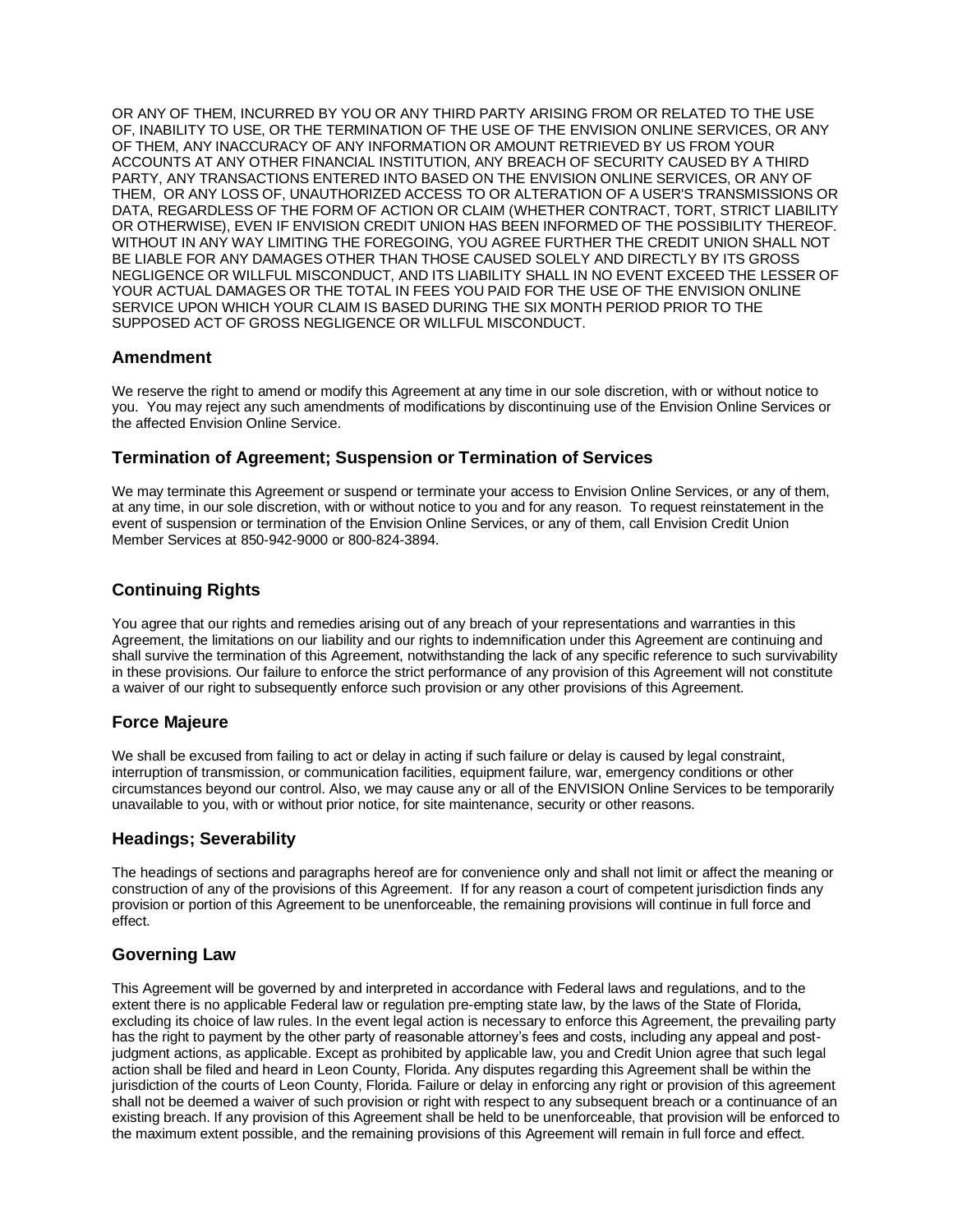WE EACH AGREE THAT ANY AND ALL DISPUTES MUST BE BROUGHT IN THE PARTIES' INDIVIDUAL CAPACITY AND NOT AS A PLAINTIFF OR CLASS MEMBER IN ANY PURPORTED CLASS OR REPRESENTATIVE PROCEEDING. YOU AGREE TO WAIVE THE RIGHT TO PARTICIPATE IN A CLASS ACTION OR LITIGATE ON A CLASS-WIDE BASIS. YOU AGREE THAT YOU HAVE EXPRESSLY AND KNOWINGLY WAIVED THESE RIGHTS.

### **eStatements:**

All transactions generated by you through our eBranch or eMobile service and any eBranch or eMobile fees will appear on your monthly or quarterly statement. If you opt-in to receive your statement electronically, you will be presented with the minimum system requirements to access eStatements. If you do not meet the requirements or cannot access your eStatement, it is your responsibility to reach out to us using the contact information above to request a physical copy.

### **Electronic Records Consent Agreement:**

**Agreement:** You specifically consent and agree that we may, in our sole discretion, provide all disclosures, agreements, contracts, periodic statements, receipts, modifications, amendments, and all other evidence of our transactions with you or on your behalf electronically (hereinafter all such documentation is referred to as "electronic record(s)"). You understand that electronic records may include information about you and your account, including, but not limited to, your name, address, account numbers, check numbers and balance information. **We may provide you any or all electronic records at the e-mail address you provided to us at account opening or through eBranch or we may post any or all electronic records at our home banking site ("eBranch") on our website, [\[www.envisioncu.com\].](http://www.envisioncu.com/) If we post electronic records on our website, we will send a notice to you either at the e-mail provided to us or within eBranch alerting you of the posting of such records. If we send a notice to you within eBranch, you will not receive a separate e-mail outside eBranch alerting you of the posting of such records; you must log in to eBranch from time to time to receive such notices. You agree that you will log in to eBranch at least once every 30 days to ensure you receive such notices.** If we post electronic records on eBranch, the electronic records will remain available for at least ninety (90) days.

We reserve the right to send any or all records to you in paper form to your current postal mailing address in our file. You have a right to receive a paper copy of any of these electronic records if applicable law specifically requires us to provide such documentation. You may withdraw your consent and revoke your agreement to receive records electronically. To request a paper copy or to withdraw your consent and agreement to receive electronic records, please contact us. A fee to cancel this service or to request paper copies of these electronic records may be imposed as set forth in your Fee Schedule.

**EXCLUSION OF WARRANTIES. CREDIT UNION IS PROVIDING ELECTRONIC RECORDS "AS IS" WITHOUT ANY WARRANTY OF ANY KIND, EXPRESS OR IMPLIED, INCLUDING, WITHOUT LIMITATION, THE IMPLIED WARRANTIES OF MERCHANTABILITY, FITNESS FOR A PARTICULAR PURPOSE, NON-INFRINGEMENT AND TITLE. CREDIT UNION DOES NOT WARRANT THAT ELECTRONIC RECORDS ARE ERROR-FREE, OR THAT ACCESS TO AND USE OF ELECTRONIC RECORDS WILL BE UNINTERRUPTED OR ERROR-FREE.** 

**LIMITATION OF LIABILITY. EXCEPT AS REQUIRED BY APPLICABLE LAW, IN NO EVENT SHALL CREDIT UNION BE LIABLE FOR ANY DAMAGES WHATSOEVER (INCLUDING, WITHOUT LIMITATION, DIRECT, INDIRECT, SPECIAL OR CONSEQUENTIAL DAMAGES) ARISING OUT OF THE DELIVERY, PERFORMANCE, OR USE OF ELECTRONIC RECORDS, WHETHER INCURRED BY YOU OR ANY THIRD PARTY, EVEN IF CREDIT UNION HAS BEEN ADVISED OR MAY OTHERWISE KNOW OF THE POSSIBILITY OF SUCH DAMAGES. IF ANY LIABILITY IS IMPOSED ON CREDIT UNION, CREDIT UNION'S TOTAL LIABILITY TO YOU OR ANY THIRD PARTY SHALL NOT EXCEED THE AMOUNT YOU PAID FOR ELECTRONIC RECORDS. THE FOREGOING SHALL CONSTITUTE CREDIT UNION'S ENTIRE LIABILITY AND YOUR EXCLUSIVE REMEDY HEREUNDER.**

You may not assign this agreement to any other party. Credit Union may assign this agreement in its sole discretion without your consent. Credit Union may also, in its sole discretion and without your consent, assign or delegate certain of its rights and responsibilities under this agreement to independent contractors or other third parties.

This disclosure and this agreement are governed and shall be construed in accordance with the laws of the State of Florida, excluding its choice of law rules. In the event legal action is necessary to enforce this disclosure or this agreement, the prevailing party has the right to payment by the other party of reasonable attorney's fees and costs, including any appeal and post-judgment actions, as applicable. Except as prohibited by applicable law, you and the Credit Union agree that such legal action shall be filed and heard in Leon County, Florida. Any disputes regarding this disclosure or this agreement shall be within the jurisdiction of the courts of Leon County, Florida. Failure or delay in enforcing any right or provision of this disclosure or this agreement shall not be deemed a waiver of such provision or